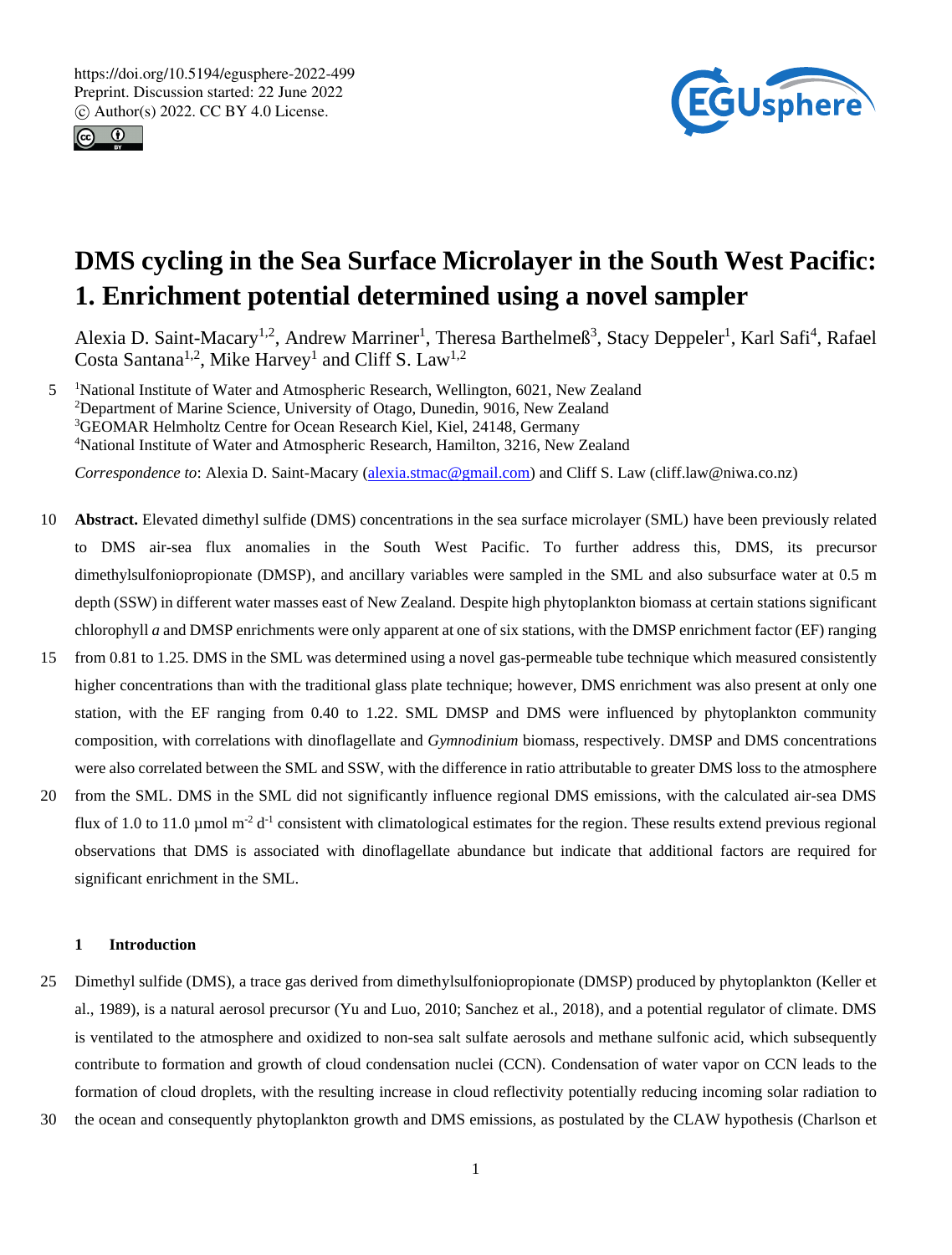



al., 1987). Although the CLAW hypothesis has been questioned, due to spatial and temporal decoupling of CCN and DMS emissions, and the identification of other CCN precursors (Quinn and Bates, 2011), it continues to be investigated to elucidate feedbacks.

- 35 DMS concentrations in the surface ocean fluctuate in response to variation in regional biology and physical controls (Stefels et al., 2007). DMSP concentration is influenced by phytoplankton community composition (Keller et al., 1989), bacterial processes (Curson et al., 2017), grazing (Wolfe et al., 1994), and physicochemical variables such as nutrient availability, light, salinity and temperature via DMSP and DMS cycling (Stefels et al., 2007). These factors may have a direct effect on DMSP production and consumption, and also an indirect effect via their influence on plankton community composition (Stefels et al.,
- 40 2007; Stefels, 2000). Variability in DMSP and DMS in the surface ocean is reflected in regional variation in DMS flux to the atmosphere. Generally, the air-sea flux is estimated from DMS concentration in surface waters (2 to 10 m), but there is evidence that processes within the sea surface microlayer (SML) may also affect the flux (Walker et al., 2016). The SML is vertically less than 1,000 µm and connects the ocean to the atmosphere (Hunter, 1980). Biogeochemical cycling within the SML may differ to that of the subsurface water (SSW) due to the concentration of biogenic material and exposure to high irradiance, both
- 45 of which influence dissolved trace gas concentrations and flux to the atmosphere (Upstill‐Goddard et al., 2003; Carpenter and Nightingale, 2015), and production of primary and secondary aerosols (Leck and Bigg, 2005; Roslan et al., 2010). DMS enrichment in the SML relative to the SSW has been reported, with an enrichment factor (EF) range of 0.6 to 5.7 (Yang et al., 2005a; Zhang et al., 2009; Walker et al., 2016; Yang, 1999). DMS enrichment is often associated with blooms of certain phytoplankton groups, such as dinoflagellates and haptophytes (Yang, 1999; Matrai et al., 2008; Yang et al., 2009; Walker et
- 50 al., 2016), whereas enrichment is often absent where diatoms dominate (Zhang et al., 2008; Matrai et al., 2008), except when present in high abundance (Yang et al., 2005a; Zhang et al., 2009). High DMS enrichment in the SML has also been reported in association with specific physical and meteorological conditions, and may result in anomalously high air-sea DMS flux and discrepancies between observed and calculated DMS air-sea fluxes (Marandino et al., 2008; Walker et al., 2016).
- 55 A global DMS climatology model based on all reported observations (82,996 datapoints; (Wang et al., 2020)), shows a seasonal pattern, particularly in mid to high latitude regions (Kettle et al., 1999). The climatological average DMS concentration in the South West Pacific does not exceed 4 nmol  $L^{-1}$ , except during January and February when DMS concentration ranged between 6 and 10 nmol L<sup>-1</sup>. East of New Zealand, the Subtropical (STW) and Subantarctic (SAW) water masses meet at the Subtropical front (STF) along the Chatham Rise, where high phytoplankton production is often observed (Murphy et al., 2001; Chiswell
- 60 et al., 2015). The STW north of the Chatham Rise is characterized by warm saline water and low phytoplankton productivity due to low nitrogen availability, whereas the SAW south of the Chatham Rise is fresher with high macronutrient concentrations but low productivity due to iron limitation (Boyd et al., 1999). Consequently, this region provides an ideal area to determine the influence of variability in water mass properties on DMS and aerosol precursor production (Law et al., 2017). During the SOAP (Surface Ocean Aerosol Production) voyage in the Chatham Rise region in 2012, DMSP and DMS distribution varied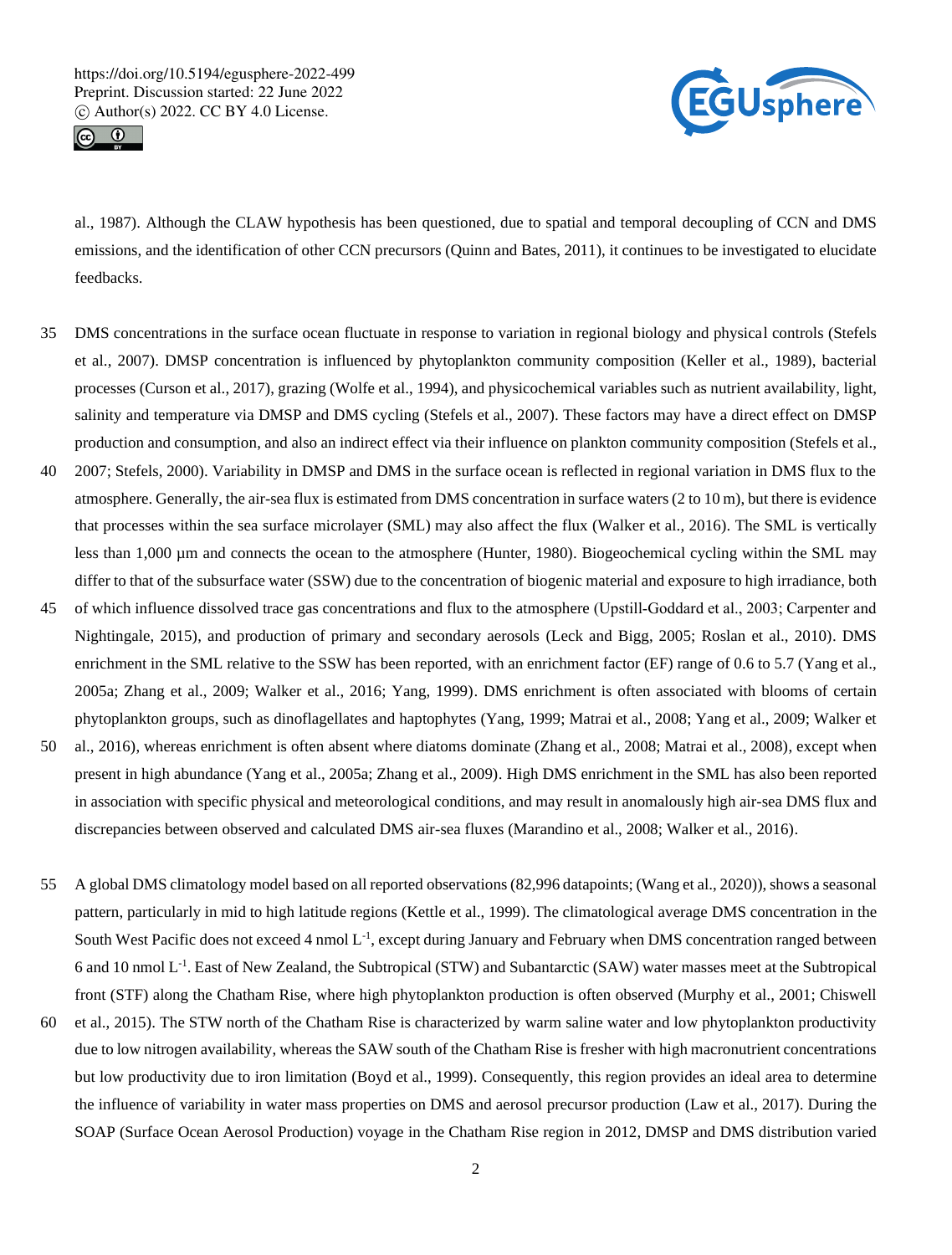



- 65 with phytoplankton composition and biomass, with elevated DMS concentrations relative to regional climatological estimates (Bell et al., 2015; Walker et al., 2016; Wang et al., 2020). DMS concentrations exceeded 20 nmol L<sup>-1</sup>, resulting in an elevated DMS flux during a dinoflagellate bloom (Bell et al., 2015; Walker et al., 2016; Lizotte et al., 2017; Lawson et al., 2020), with two independent approaches indicating that DMS enrichment in the SML influenced air-sea flux (Walker et al., 2016).
- 70 However, the SOAP results also raised questions regarding the maintenance of DMS enrichment in the SML and its influence on DMS emissions. Sampling of the SML is challenging and existing techniques are not optimal for trace gas sampling. The Garret screen (Garrett, 1965) has generally been preferred to the plate (Harvey and Burzell, 1972) for DMS sampling of the SML (Yang et al., 2001), although this may result in artefacts (Yang et al., 2005b; Walker et al., 2016), and underestimation of DMS concentration (Yang and Tsunogai, 2005; Zhang et al., 2008; Zemmelink et al., 2006; Matrai et al., 2008). To address
- 75 this, a novel SML sampling technique using gas-permeable tube to minimize DMS loss was deployed, and results compared to those obtained with the glass plate method during the Sea2Cloud voyage. The primary aim of this voyage was to examine the relationships between marine biota and aerosol formation (Sellegri et al., in revision), and so DMSP, DMS and ancillary variables were measured in the SML and SSW to generate EFs, and establish the factors influencing DMS cycling and emission (see companion paper, Saint-Macary et al). Estimation of DMS fluxes enabled reconciliation of regional estimates based upon
- 80 empirical data (Bell et al., 2015; Walker et al., 2016) and climatology models (Lana et al., 2011; Wang et al., 2020).

#### **2 Method**

#### **2.1 Regional setting**

The Sea2Cloud voyage took place on 16 to 28 March 2020 (austral autumn) onboard R/V *Tangaroa* in the Chatham Rise region (Figure 1a). The characteristics of the water masses sampled during this voyage and meteorological conditions are 85 summarized in Table 1, and detailed in the Sea2Cloud introduction paper (Sellegri et al., in revision). Six workboat deployments were carried out to sample the SML and SSW in different water mass types: STF at stations 1 and 2, SAW at stations 3 and 4, STW at station 5 (see Figure 1a, Table 1). Mixed water (Mixed) at station 6 was a composite of coastal and shelf water from Cook Strait and STW, with higher nutrient content than STW, as presented in Figure 1b. SSW measurements were complemented by surface water collection using a CTD. Local wind measurements were obtained from an Automatic

90 Weather Station (AWS) located at 25.2 m above sea level above the bridge of the R/V *Tangaroa*, which was exposed to all wind directions (Smith et al., 2018).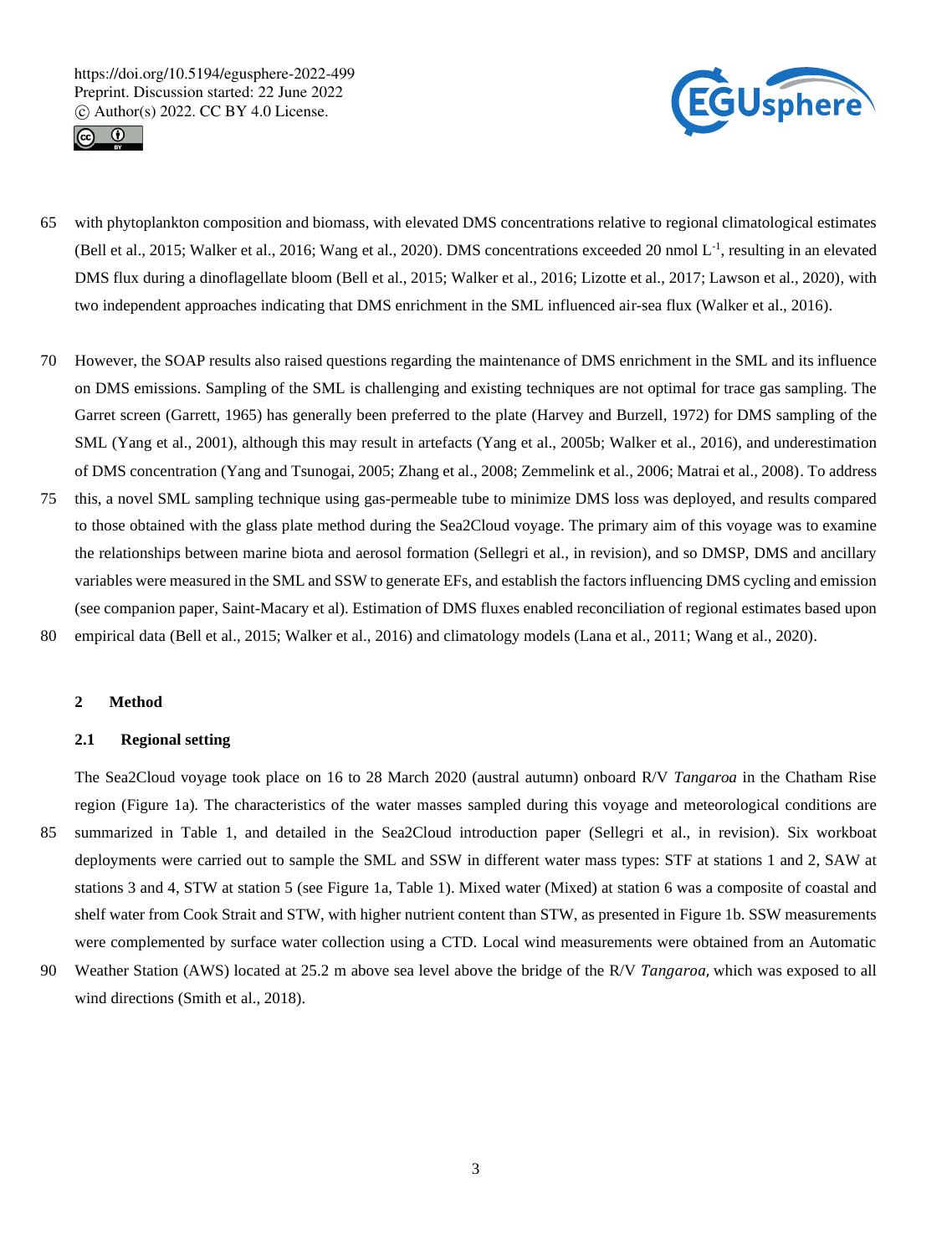





**Figure 1: (a) Sea2Cloud voyage track overlain by sea surface temperature (℃), using Ocean Data View (Schlitzer and Reiner, 2020), with workboat station positions identified. The grey shading shows the undersea topography, with the darker grey band along 43.5°S indicating the Chatham Rise. (b) Nitrate concentration during the Sea2Cloud voyage, measured at 5 m.**

95 **Table 1: Summary of environmental conditions during the workboat deployments. Water side variables were determined from the vessel underway system which sampled at 5 m depth, windspeed was measured by AWS, and presented as the average (**± **sd) over the previous 12 h before sampling.**

| Date     | Latitude<br>(South) | Longitude<br>(East) | Workboat<br>station | Sampling<br>time to-tend | Average<br>wind speed | Temp.<br>(C) | Salinity | $Chl-a$<br>$(\mu g L^{-1})$ | Dominant<br>phytoplankton |
|----------|---------------------|---------------------|---------------------|--------------------------|-----------------------|--------------|----------|-----------------------------|---------------------------|
|          |                     |                     | and water           | (NZDT)                   | $(m s^{-1})$          |              |          |                             | group (carbon)            |
|          |                     |                     | masses              |                          |                       |              |          |                             | at 5 m depth              |
| 18 March | 44°24'331           | 173°58'134          | $1-STF$             | 0900-                    | 3.8                   | 13.03        | 34.55    | 1.54                        | Diatoms                   |
|          |                     |                     |                     | 1050                     | $(\pm 2.2)$           |              |          |                             |                           |
| 19 March | 44°45'234           | 175°24'173          | $2-STF$             | 0830-                    | 7.5                   | 14.15        | 34.44    | 3.64                        | Diatoms                   |
|          |                     |                     |                     | 1034                     | $(\pm 0.9)$           |              |          |                             |                           |
| 21 March | 45°48'590           | 175°08'826          | $3-SAW$             | 1020-                    | 7.9                   | 13.37        | 34.33    | 0.37                        | Dinoflagellate            |
|          |                     |                     |                     | 1159                     | $(\pm 2.5)$           |              |          |                             |                           |
| 23 March | 46°00°053           | 177°04'637          | $4-SAW$             | 0845-                    | 7.4                   | 13.94        | 34.36    | 0.43                        | Dinoflagellate            |
|          |                     |                     |                     | 1022                     | $(\pm 2.6)$           |              |          |                             |                           |
| 25 March | 42°34'940           | 175°29'901          | 5-STW               | 1533-                    | 5.4                   | 16.18        | 34.88    | 1.02                        | Diatoms                   |
|          |                     |                     |                     | 1714                     | $(\pm 2.8)$           |              |          |                             |                           |
| 26 March | $42^{\circ}45'043$  | 174°20'006          | 6-Mixed             | 0950-                    | 8.2                   | 16.24        | 34.78    | 0.89                        | Diatoms                   |
|          |                     |                     |                     | 1138                     | $(\pm 3.6)$           |              |          |                             |                           |

# **2.2 Sampling of the SML**

The SML and SSW were sampled from a workboat at distance from the R/V *Tangaroa* between 0800 and 1100 (all times 100 NZDT) on each day except for 5-STW (see Table 1), during periods when the wind speed was below 10 m  $s^{-1}$ . DMS was sampled using a novel gas-permeable tube technique in which a 280 cm long loop of silicone tube (external diameter 2.41 mm, wall thickness 0.49 mm) was deployed on the sea surface*.* The gas-permeable tube was filled with Milli-Q® water (MQ) prior to deployment and closed by joining the two tube ends with a union. The gas-permeable tube was threaded through floating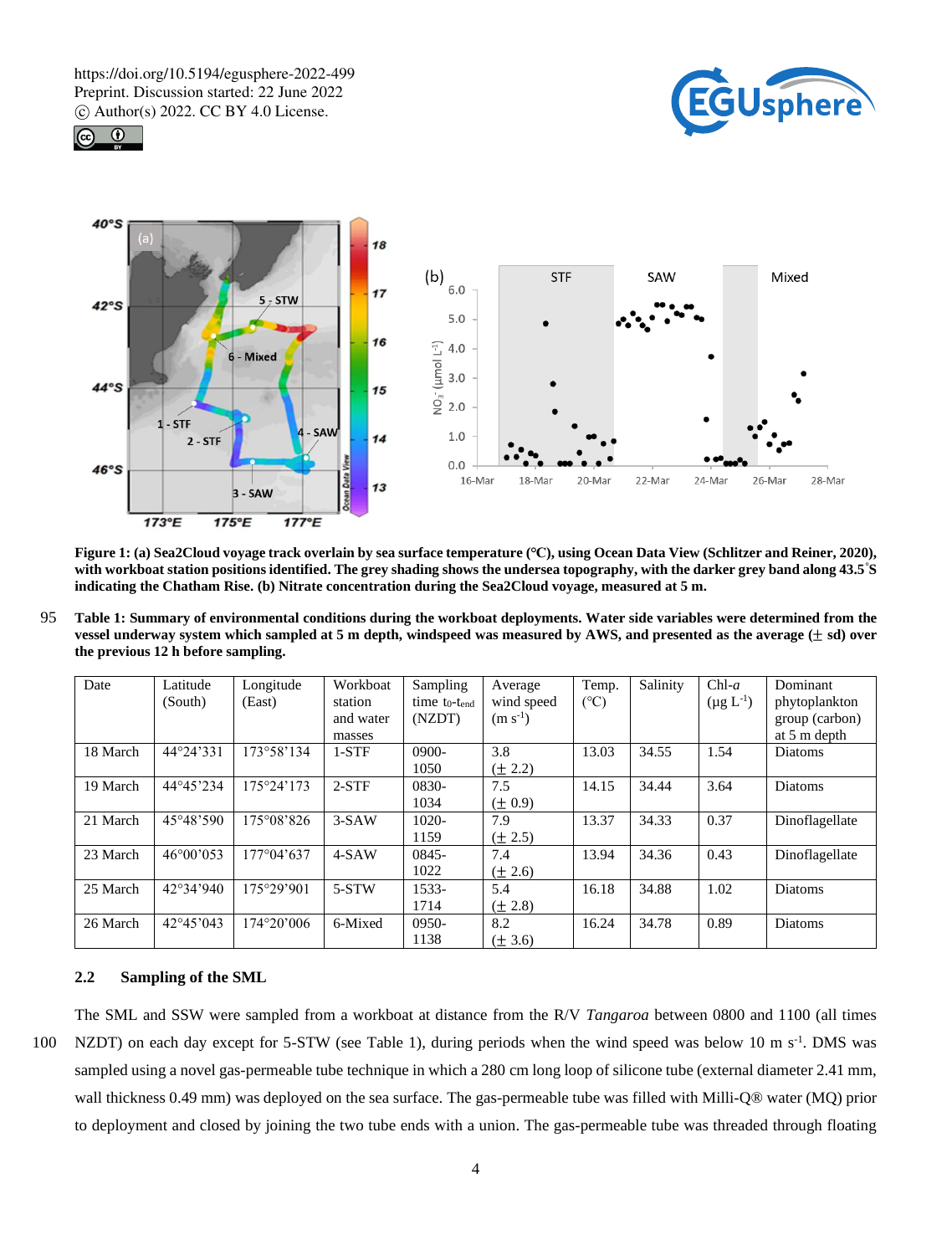



beads to ensure contact with the SML and deployed free-floating upstream of the workboat. Once in contact with the SML, 105 the technique relies upon diffusion of DMS through the gas-permeable tube membrane across the concentration gradient between seawater and MQ. In theory at least 50% of the tube surface area is in contact with the SML and surface seawater, with the remainder exposed to the atmosphere. The gas-permeable tube was recovered after 10 minutes, with the MQ withdrawn immediately using a syringe and stored in a chilly bin. SML sampling was carried out in duplicate at each station.

- 110 Prior to deployment in the field, the diffusion efficiency of the gas-permeable tube was determined in semi-controlled conditions using coastal seawater in Wellington, New Zealand, naturally elevated in DMS (range:  $1.25 - 16.88$  nmol  $L<sup>-1</sup>$ , average 4.94 nmol  $L^{-1}$ ). The calibration tank was continuously filled with seawater at a flowrate of 75 L min<sup>-1</sup>, with a constant overflow to ensure that there was no SML formation; this approach resulted in a uniform and homogenous DMS concentration in the tank for the gas-permeable tube floating to equilibrate with. The gas-permeable tube was filled with MQ and placed on
- 115 the surface of the seawater in the tank for 10 minutes, after which the MQ was withdrawn into a syringe with no headspace whilst the gas-permeable tube remained in contact with the surface water. The 10-minute exposure time was pre-determined in laboratory experiments and represented the optimum time to achieve significant diffusion efficiency whilst reducing deployment time. The gas-permeable tube was then removed from the water and refilled with MQ with the experiment repeated 3 to 8 times. In addition, ambient seawater in the calibration tank was sampled at  $t_0$  and  $t_{+10min}$  for each repetition. Between
- 120 each repetition, samples were transferred to the laboratory for immediate analysis. The DMS diffusion efficiency was subsequently determined using:

$$
D = \frac{[DMS]_{MQ}}{[DMS]_{\text{tank}}} \times 100
$$
 (1)

where  $[DMS]_{MQ}$  and  $[DMS]_{\text{tank}}$  are the DMS concentrations in nmol L<sup>-1</sup> measured in the MQ and the calibration tank, respectively. The average D for 10 minutes exposure was  $61\%$  ( $\pm$  10% S.D, n=19) as determined over a 4-month period during 125 which the seawater temperature range was similar to that during the Sea2Cloud voyage, at  $12 - 16$  °C. Further details of the gas-permeable tube technique are provided in (Saint-Macary, 2022). The average D was then applied to calculate the actual DMS concentration in the SML,  $[DMS]_{SML}$ , using:

$$
[DMS]_{SML} = [DMS]_{MQ} \times \frac{100}{D} \tag{2}
$$

where  $[DMS]_{MQ}$  is the DMS concentration in the MQ after 10 minutes of exposure in the SML.

130

A glass plate (Harvey and Burzell, 1972) and a sipper were also used for sampling of DMSP, DMS and ancillary variables in the SML. The sipper consists of a tube with multiple inlets that float on the sea surface. A syringe was used to slowly draw SML water through the open inlets to sample for chlorophyll *a* (chl-*a*), phytoplankton composition and DMSP. The sipper external diameter was similar to the gas-permeable tube (2.2 and 2.4 mm, respectively), so enabling sampling of a similar SML

135 thickness but larger SML water volume in a shorter period. Samples for SML bacterial abundance were collected using a glass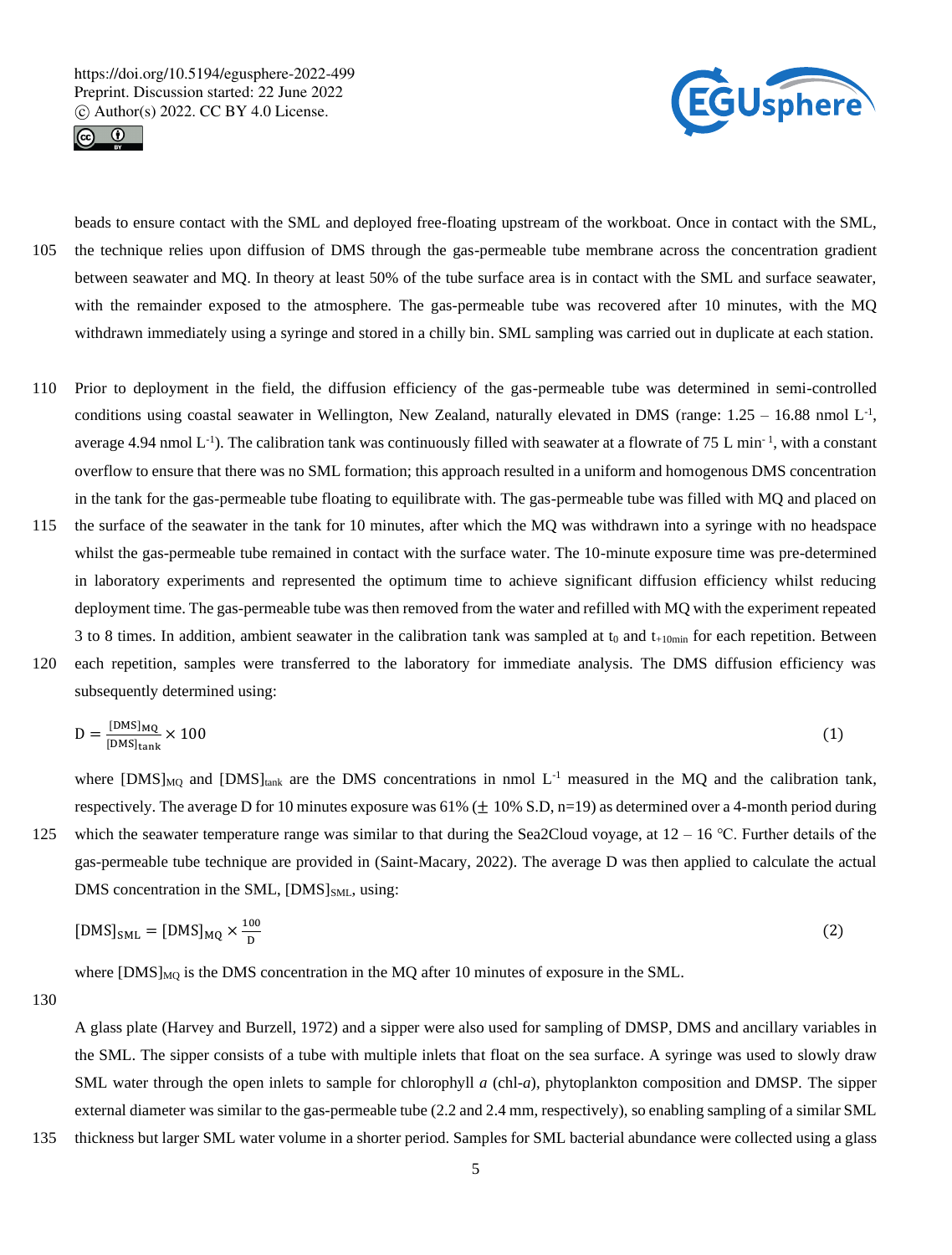



plate, as described in Zäncker et al. (2017), and DMSP and DMS were also sampled with the plate for method comparison. The reproducibility of the gas-permeable tube, plate and sipper were calculated using the duplicate measurements for DMSP and DMS, following:

reproducibility  $=$   $\frac{|(\text{duplicate a } - \text{duplicate b})|}{\text{average of a and b}}$ average of a and b  $\times$  100 (3)

- 140 For DMSP and DMS sampling of the SSW, a Teflon tube was deployed with the inlet at a depth of approximately 0.5 m by a system of ropes and fishing weights. Fifty millilitres of SSW were withdrawn using a syringe and collected in an amber bottle leaving no headspace. For larger volumes for other ancillary variables in the SSW, a bottle was immersed to 0.5 m below the surface and filled with seawater. To avoid SML contamination, the bottle was immersed with its lid on, then opened and closed in the SSW before recovery. For each variable the enrichment factor (EF) was calculated by dividing the concentration in the
- 145 SML by its concentration in the SSW.

# **2.3 CTD sampling**

The CTD was launched after the workboat sampling around 1130 at each station. Six depths from 5 to 150 m were sampled with 12 L Niskin bottles, although only the results from 5-m depth are discussed in this paper. For DMS sampling from the CTD casts, the water was overflowed by gravity by at least 100% into amber bottles and then sealed with no headspace.

# 150 **2.4 DMSP and DMS analytical system**

For DMS measurements, water from the amber bottles was withdrawn in plastic Terumo® syringes. The samples were injected through a 25-mm glass microfiber filter (GF/F) into a 1-mL loop, before transfer to a silanized sparging tower, where the sample was sparged for 5 minutes with nitrogen (N<sub>2</sub>) at a flow rate of 50 mL min<sup>-1</sup>. Nafion® dryers removed the water vapor from the gas samples before DMS preconcentration at −110 ℃ on a Tenax® trap. The trap was then heated to 120 ℃ to

- 155 release the DMS onto an Agilent Technology 6850 Gas Chromatography coupled to an Agilent 355 Sulfur Chemiluminescent Detector (GC-SCD). The daily sensitivity and detection limit of the detector were confirmed using VICI® methyl ethyl sulfide and DMS permeation tubes. The average detection limit during the voyage was  $0.14 \ (\pm 0.03)$  pgS sec<sup>-1</sup>. For total DMSP measurements, 20 mL glass vials were filled with seawater and 2 pellets of NaOH added before gas-tight sealing the vials, which were stored at ambient temperature in the dark. DMSP was analysed one day after sampling using the same semi-
- 160 automated purge and trap system followed by GC-SCD, as described above. A wet standard calibration curve was made daily from a stock solution of DMSP diluted in MQ, with calibration concentrations ranging from 0.1 to 95 nmol  $L<sup>-1</sup>$ . These were decanted into 20 mL gas tight glass vials, hydrolysed with 2 pellets of NaOH and then injected into the sparging unit and processed as with the samples.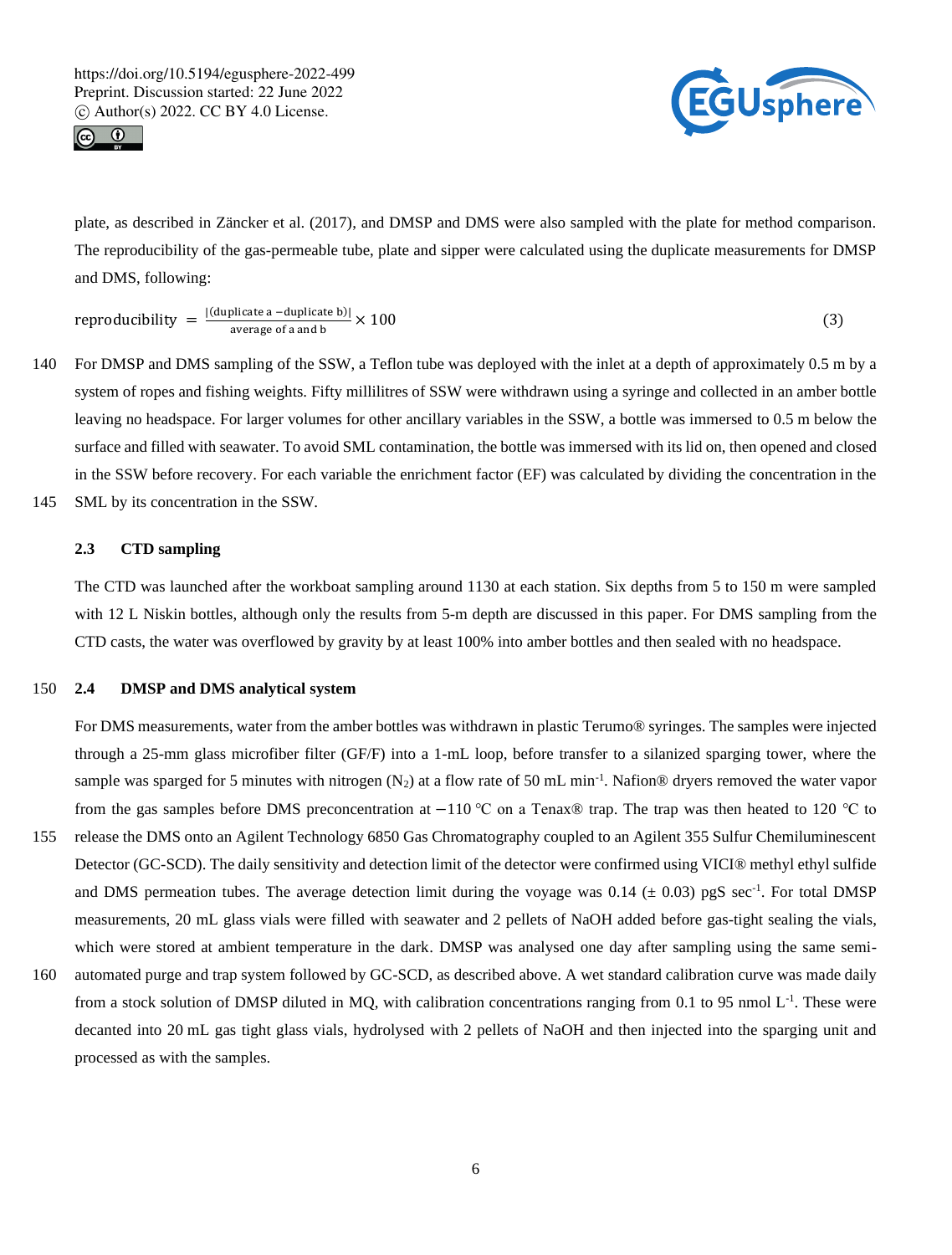



# **2.5 Ancillary variables**

- 165 For chl-*a* analysis, 250 mL of seawater was filtered onto a 25-mm GF/F filter, and then stored at −80 ⁰C until analysis. Chl-*a* was extracted in 90% acetone, measured and compared with chl-*a* standards by spectrofluorometry using a Varian Cary Eclipse fluorometer, with an accuracy of 0.5 nm at 541.2 nm. An acidification step was used to correct for pheophytin interference (10200 PLANKTON).
- 170 Phytoplankton community structure was determined for cells >5 µm using a Flowcam (Fluid Imaging Technologies Inc). Two hundred and fifty millilitres of seawater was filter concentrated using a 47-mm diameter 3-um polycarbonate filter to 10 mL final volume and stored at 4 ℃ until analysis. One millilitre of 25× concentrated seawater sample was run through a 80-µm depth Field of View flow cell (FC80FV) at 0.050 mL min<sup>-1</sup> and 20 frames per second, with an imaging efficiency of 61.9  $\pm$  2%. Images were taken using a 10× objective on AutoImage mode. Total run time for each sample was 20 min. Between 4-SAW
- 175 and 5-STW, the sample volume and flow rate were increased to 2 mL at  $0.100$  mL min<sup>-1</sup>, with an imaging efficiency of 32.7%, due to the high abundance of large diatoms (e.g. *Chaetoceros* sp.). Images were classified into cell size and class groupings using VisualSpreadsheet v4.16.7 software, by size category  $(10 \mu m; 10 \text{ to } 20 \mu m; 20 \text{ to } 50 \mu m)$  and  $>50 \mu m$ ), and the results given as total phytoplankton biovolume of each size class.
- 180 For microscopic analysis of phytoplankton community composition, 500 mL of seawater was preserved at 1% (final concentration) Lugol's iodine solution, with samples stored at room temperature in the dark. Phytoplankton community composition and cell numbers for phytoplankton >5 µm were determined using optical microscopy, following the method described in Safi et al. (2007) and references herein. Briefly, 100 mL subsamples were settled for 24 hours and the supernatant then carefully syphoned with 10 mL transferred to Utermohl chambers and resettled (Edler and Elbrächter, 2010). Where
- 185 possible, all abundant organisms were identified to genus or species level before being counting. Phytoplankton biovolume estimates were calculated from the dimensions of each taxa and approximated geometric shapes (spheres, cones, ellipsoids) initially following Olenina (2006). The biovolumes were subsequently used to calculate cell carbon (mg C  $\rm m^3$ ) using equations from the literature; Olenina (2006) and Montagnes and Franklin (2001) for diatoms, and Olenina (2006) and Menden-Deuer and Lessard (2000) for dinoflagellates and nanoflagellates. Menden-Deuer and Lessard (2000) was also applied to other low 190 biomass unidentified groups referred to as small flagellates.
- 

#### **2.6 DMS air-sea flux calculation**

The DMS air-sea flux, F, was calculated using the gas transfer flux equation, following Eq. (4):

$$
F = k_{DMS,COARE} \times \left( [DMS]_w - \frac{[DMS]_{atm}}{H} \right) \tag{4}
$$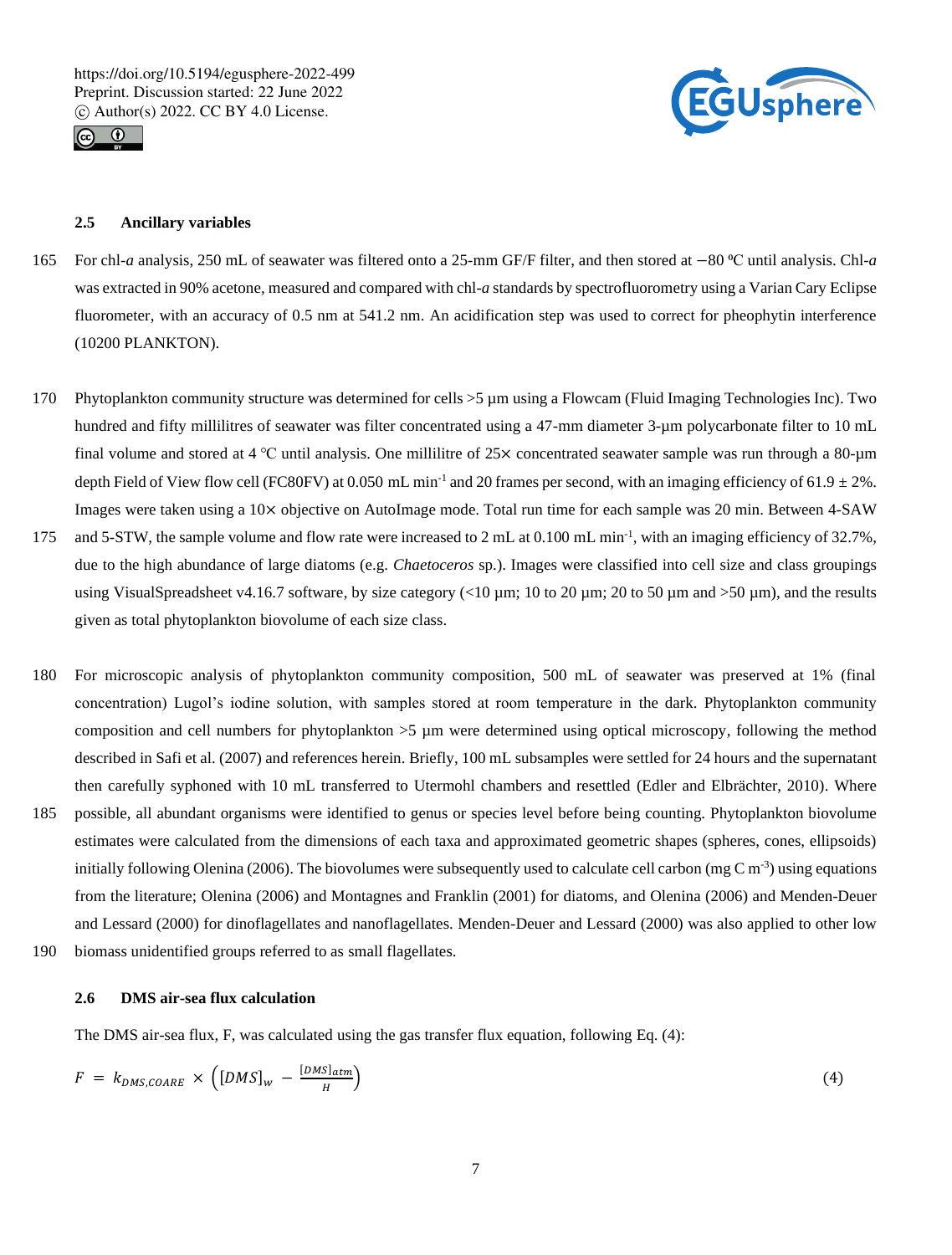



with H the Henry's law solubility coefficient for DMS (Dacey et al., 1984),  $[DNS]_w$  dissolved DMS concentration,  $[DNS]_{atm}$ 195 DMS concentration in the atmosphere, and  $k_{DMS,COARE}$  the gas transfer coefficient. The latter was calculated using the NOAA COARE gas transfer (COAREG) version 3.6 algorithm (Fairall et al., 2003; Fairall et al., 2011) and parameterized in terms of local wind speed scaled to 10 m height, as described in Bell et al. (2015). The gas transfer velocity was adapted for DMS using the Schmidt number (Sc) calculated using local temperature (T) in ℃ (Saltzman et al., 1993), following Eq. (5).

 $Sc = 2674.0 - 147.12 \times T + 3.726 \times T^2 - 0.038 \times T^3$ (5)

200 The atmospheric DMS concentration  $[DMS]_{atm}$  was neglected as this is several orders of magnitude lower than the dissolved DMS concentration (Kremser et al., 2021). Flux estimates were obtained using DMS concentrations from three different depths: F<sub>SML</sub> corresponds to DMS air-sea flux calculated using DMS concentration in the SML, F<sub>SSW</sub> to DMS concentration in the SSW, and  $F_{5m}$  to DMS concentration at 5 m depth from the CTD.

## **2.7 Statistical analysis**

205 The Shapiro test was used to verify the normality of variable distribution. For the non-normally distributed variables Spearman's rank correlation was carried out and for the normally distributed data a Pearson test was applied. Linear correlation was considered significant where the coefficient of correlation (rho and r for Spearman's rank and Pearson tests, respectively) was higher than 0.5 and p-value was lower than 0.05.

#### **3 Results**

## 210 **3.1 Comparison of plate, sipper and gas-permeable tube**

The reproducibility of SML techniques is generally not reported, although this is critical, particularly as the width and presence of the SML is inherently patchy and heterogenous (Frew et al., 2002; Ribas-Ribas et al., 2017). The lowest reproducibility for DMSP for the six workboat stations was obtained using the plate, with a median of 7% (interquartile range:  $4 - 8\%$  n = 6), relative to the sipper which had a median reproducibility of 3% (interquartile range:  $1 - 7\%$  n = 5) (Figure 2a). The 215 reproducibility determined for DMSP using the sipper was subsequently applied in the current study to the other ancillary variables chl-*a*, DMSP and phytoplankton that were sampled by the same method to identify a significance threshold. This resulted in significant difference between the SML and SSW only where EF values were outside 0.97 – 1.03 (corresponding to sipper reproducibility of  $\pm$  3%). For DMS, the reproducibility of the plate and gas-permeable tube were similar although the plate had a smaller interquartile range (plate median 7%; interquartile range:  $5 - 9%$  n = 6; gas-permeable tube median

220 8%; interquartile range:  $3 - 18$ % n = 6; Figure 2b), and so a similar approach was applied for the DMS significance threshold, with no significant difference between SML and SSW DMS when EF was within  $0.92 - 1.08$ .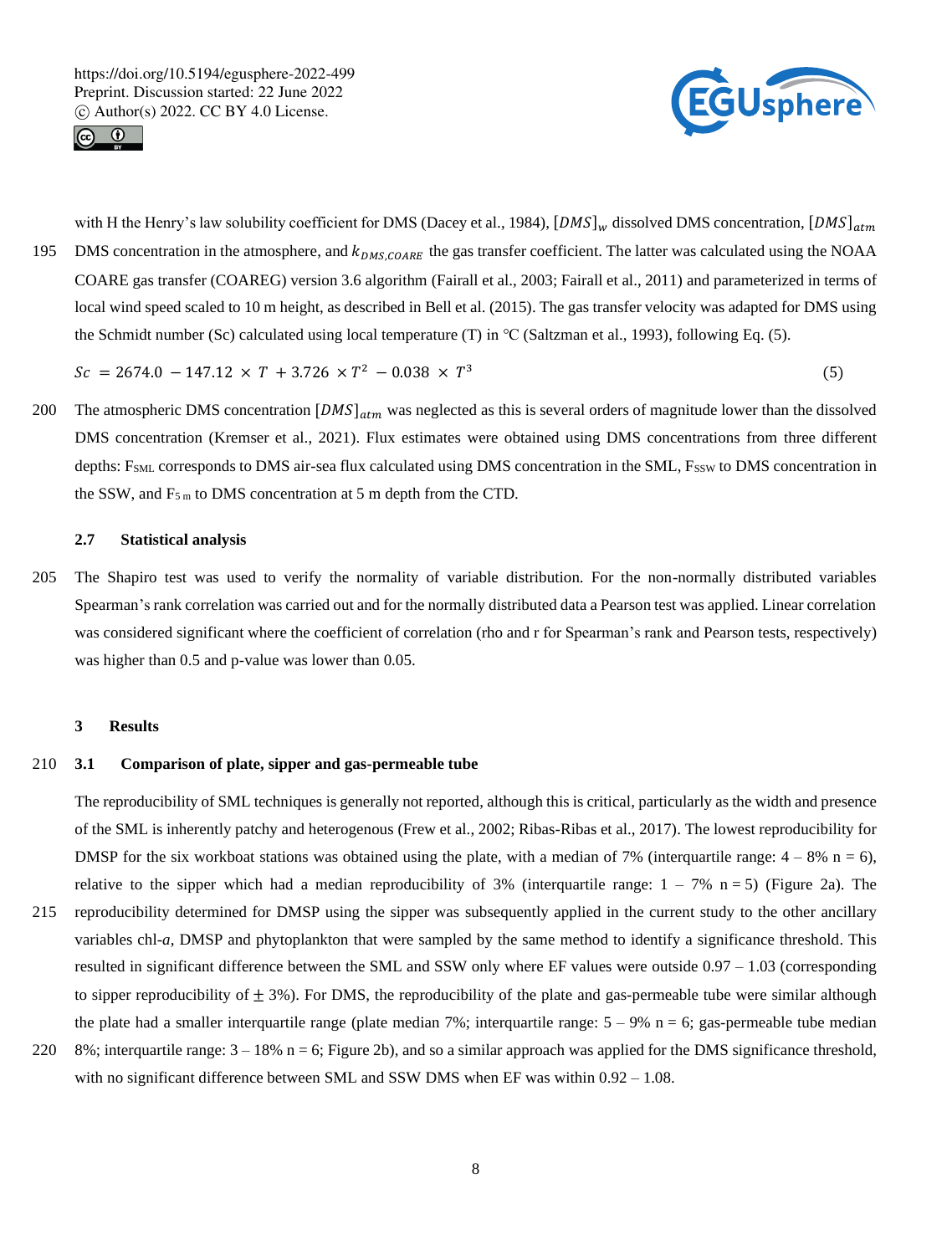





**Figure 2: Box plot of the reproducibility for (a) DMSP measurements with the plate and the sipper, and (b) DMS measurements with the gas-permeable tube and the plate. The boxplot represents the distribution of the data, with the box corresponding to the**  225 **interquartile range and the bold horizontal line the median. The limits of the vertical lines represent the upper and lower fences. The outliers are represented by points outside the fences.**

# **3.2 DMSP and DMS in the SML and SSW**

DMSP concentration was highest in the SML and SSW of STF with an average of 76 nmol L<sup>-1</sup> (Figure 3a) and lowest at STW and Mixed water at 32 and 20 nmol  $L^{-1}$ , respectively. The average EF DMSP was 0.93 (range:  $0.81 - 1.25$ ) with enrichment 230 only observed at 5-STW (Figure 3b). Sampling with the plate showed a similar spatial trend to the sipper, but with lower average EF DMSP of 0.67 (range: 0.55 – 0.91), and no enrichment of DMSP at any station. The higher DMSP concentrations with the sipper may reflect that this method samples some water from immediately below the SML, whereas the plate only withdraws the organic layer associated with the SML (Harvey and Burzell, 1972; Cunliffe and Wurl, 2014).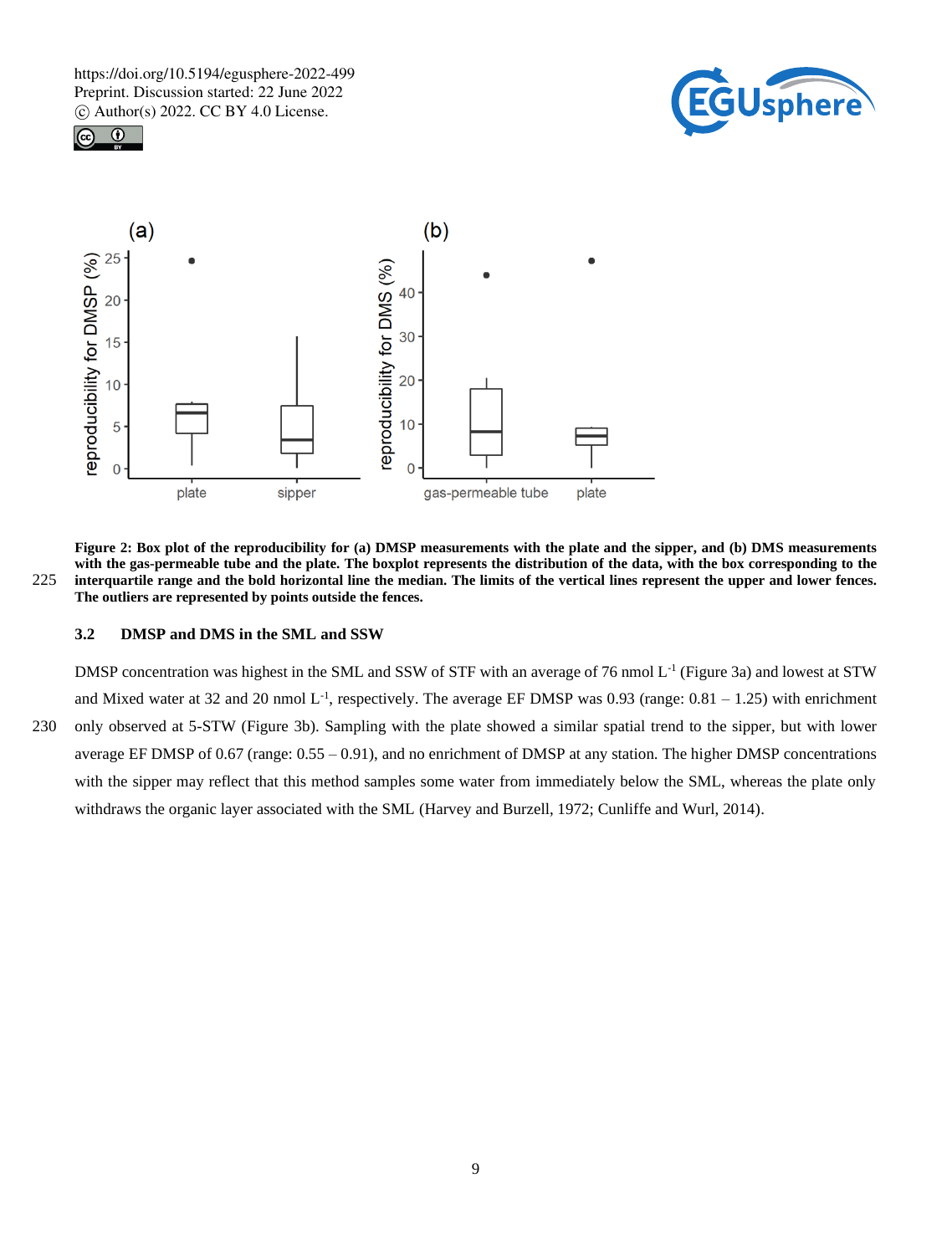





235 **Figure 3: (a) DMSP concentrations, sampled in the SML by the sipper, and in the SSW, and (b) EF DMSP from the sipper and plate. The dashed lines represent the EF significance threshold determined from the reproducibility of the sipper (3%). Water mass type is indicated by the labels at the top of the figure and also the shading.**

Three stations, 3-SAW, 5-STW and 6-Mixed had relatively low DMS concentrations of  $\sim$ 1.5 nmol L<sup>-1</sup> with no significant difference in concentration between the SML, SSW and 5 m depth (Figure 4a). In contrast, DMS concentration in the SSW 240 was generally higher at the other 3 stations, ranging from 4.2 to 6.4 nmol  $L^{-1}$  whilst concentrations in the SML and 5 m were similar, indicating SSW maximum in DMS. The gas-permeable tube showed no DMS enrichment at 5 of the 6 stations, with only 3-SAW showing significant SML enrichment. The overall average EF DMS was 0.83 (range:  $0.40 - 1.22$ ), with 3 stations showing DMS depletion in the SML. Conversely, when the plate was used to sample the SML significant depletion in DMS was apparent at all stations, with an average EF DMS of 0.46 (range: 0.28 – 0.68; Figure 4b), suggesting loss of DMS by 245 sampling with the plate.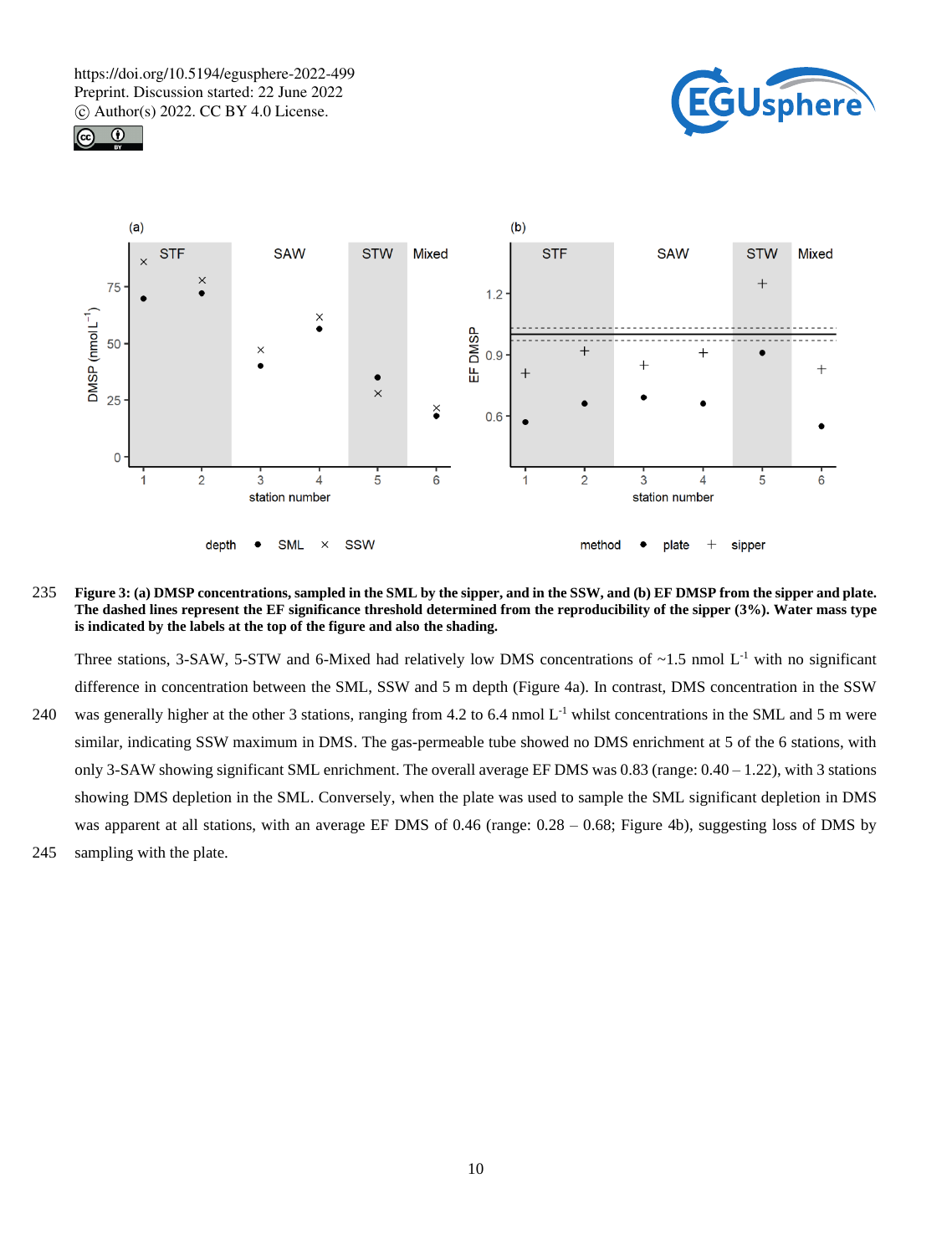





**Figure 4: (a) DMS concentrations in the SML, SSW, and 5 m, and (b) EF DMS determined by the gas-permeable tube and glass plate. The dashed lines represent the significance threshold determined from the median reproducibility of the gas-permeable tube (8%). Water mass type is indicated by the label at the top of the figure and also the shading.**

#### 250 **3.3 Ancillary variables**

## **3.3.1 Chl-***a*

Highest chl-*a* concentrations ( $\sim$ 4.3 µg L<sup>-1</sup>) were found at 2-STF in the SML and SSW, with lower uniform chl-*a* concentrations (average  $0.5 \mu g L^{-1}$ ) at all three surface depths at 3-SAW, 4-SAW and 6-Mixed (Figure 5a). Average EF chl-*a* was 1.06 (range:  $0.50 - 2.90$ , with significant enrichment in the SML only at 3-SAW (EF = 1.06), whereas the EF at the remaining stations 255 was within the error for the sipper (Figure 5b). However, average EF chl-*a* in the SML relative to 5 m depth was 1.22, (range: 0.68 – 2.88) with very high enrichment at 2-STF, indicative of a near-surface chl-*a* gradient.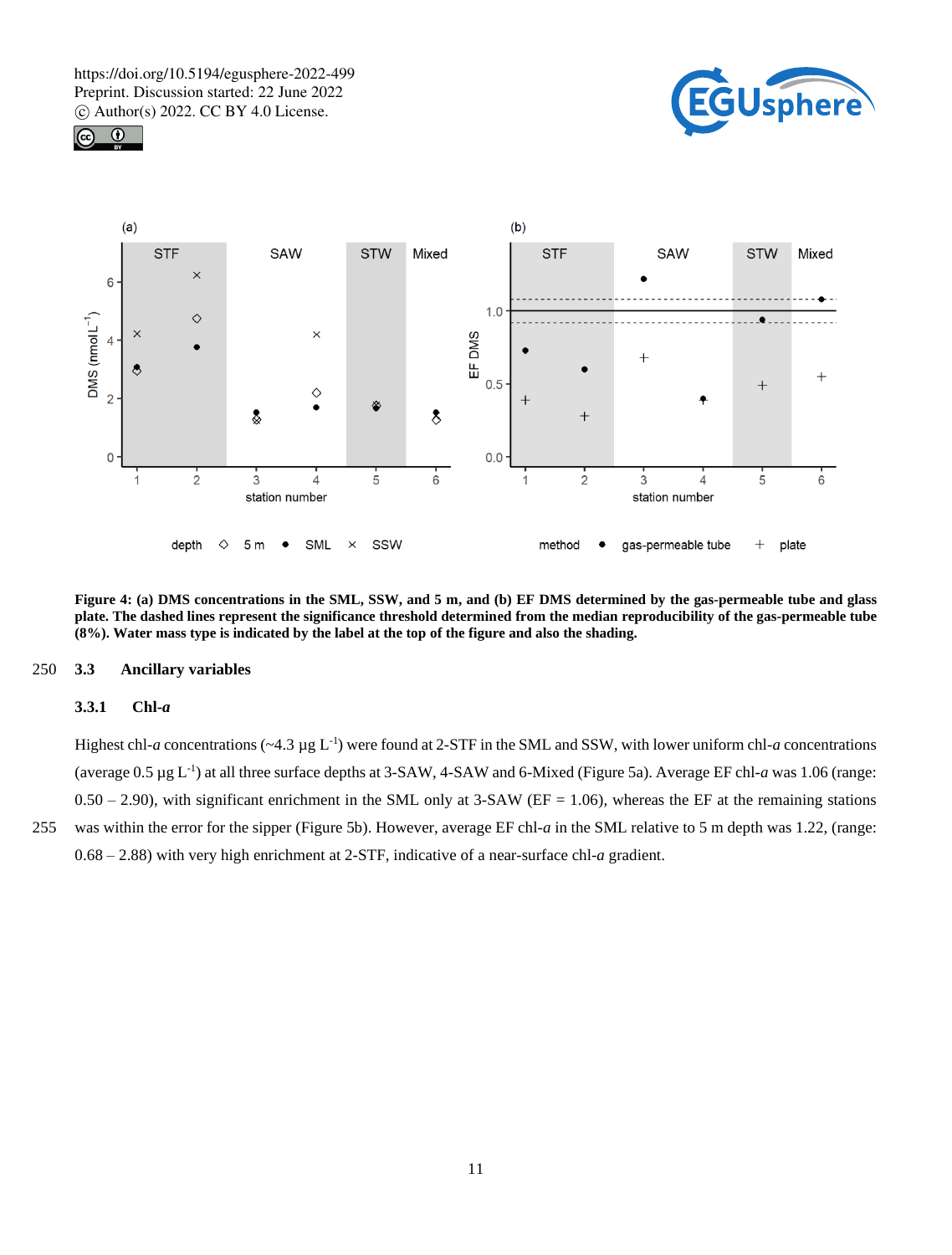





**Figure 5: (a) Chl-***a* **concentrations in the SML, SSW, and 5 m depth. (b) Chl-***a* **enrichment in the SML relative to the SSW and 5 m***,* **with the dashed lines representing the significance threshold determined from the reproducibility of the sipper (3%). Chl-***a* 260 **enrichment relative to 5 m at 2-STF is off-scale at 2.88 as indicated by the vertical arrow. Water mass type is indicated by the label at the top of the figure and also the shading.**

#### **3.3.2 Phytoplankton community**

and corresponding higher biovolume in the 10-20 µm fraction in the SML.

Phytoplankton abundance, as determined using the Flowcam, is described in terms of total biovolume  $(55 \text{ µm})$  and also for the separate size fractions  $\langle 10 \mu m, 10-20 \mu m, 20-50 \mu m$  and  $\langle 50 \mu m \rangle$  (Figure 6). Total phytoplankton biovolume was highest 265 at 2-STF (8.55x10<sup>8</sup> to 1.13x10<sup>9</sup>  $\mu$ m<sup>3</sup> L<sup>-1</sup>), and lowest at 3-SAW and 6-Mixed (2.93x10<sup>7</sup> to 8.16x10<sup>7</sup>  $\mu$ m<sup>3</sup> L<sup>-1</sup>). Station 1-STF displayed high biovolume in the SML but low biovolume in SSW  $(2.90x10^8$  and  $4.80x10^7 \mu m^3 L^{-1}$ , respectively). Differences in dominant phytoplankton size fraction were apparent between stations. The 10-20  $\mu$ m fraction was dominant at 2-STF (62%) and 54% in the SML and SSW, respectively), and 4-SAW (85% in the SML and SSW), whereas the 20-50  $\mu$ m fraction dominated at station 5-STW (42% and 49% in the SML and SSW, respectively), and in the SML at 1-STF (43%), but lowest 270 in the SML at 3-SAW (15%). The <10 µm size fraction generally accounted for the smallest biovolume (<10%), except in the SML at 6-Mixed where it was the dominant size fraction (30%). Variations were generally consistent within stations, with similar size fraction abundance in the SML and SSW, except at 1-STF which showed a lower biovolume in the >50 µm fraction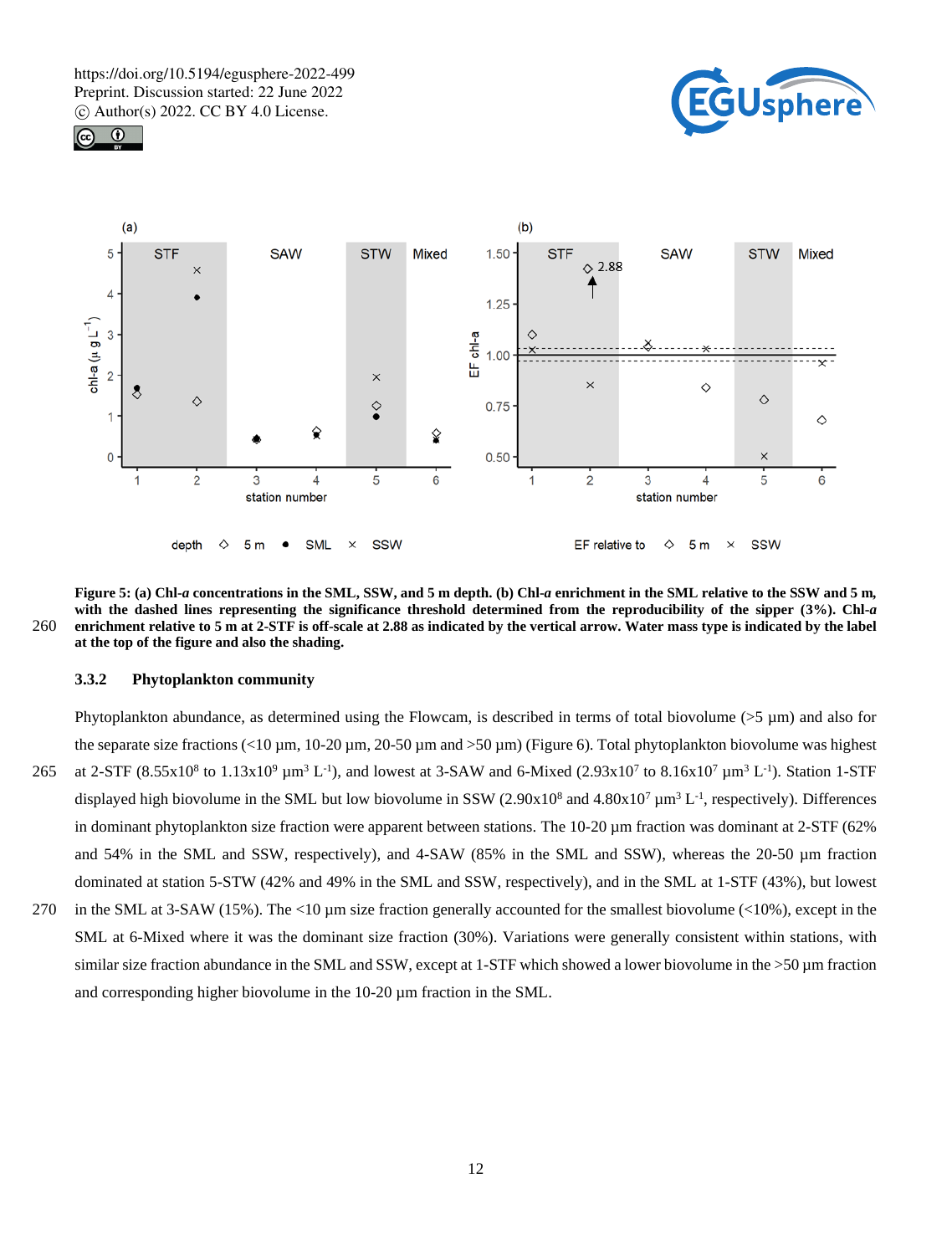





275 **Figure 6: Pie charts showing the variation of phytoplankton size fraction in the SML and SSW at the six stations. The size of the pie**  is proportional to the total summed biovolume (in  $\mu$ m<sup>3</sup> L<sup>-1</sup>) for phytoplankton > 5  $\mu$ m, with the coloured wedges corresponding to **the different size fractions. Water mass type is indicated by the label at the top of the figure and the shading.**

The composition of the phytoplankton community was also examined in terms of carbon biomass (Figure 7). Total phytoplankton biomass was highest at 1-STF, and in SSW at 2-STF and 5-STW (22 to 31 mg C m<sup>-3</sup>), and lowest at 3-SAW

- 280 and 6-Mixed (3.9 to 8.3 mg C m<sup>-3</sup>). The phytoplankton groups in the SML and SSW varied with water mass, with dinoflagellates dominating at all stations, except 2-STF and 5-STW where diatoms dominated (2-STF SSW 52%; 5-STW SML 75%, SSW 61%). Dinoflagellate biomass averaged 7.4 mg C m<sup>-3</sup>, with a maximum at 1-STF (18 mg C m<sup>-3</sup>) and minimum at 5-STW (1.6 mg C m<sup>-3</sup>, Suppl. Info. Figure S1), whereas diatom biomass was generally lower with a maximum at 5-STW  $(19 \text{ mg C m}^3)$  and minimum at 3-SAW  $(0.1 \text{ mg C m}^3)$ . Suppl. Info. Figure S1). The small flagellates had lower biomass
- 285 (<16%), except at 3-SAW and 6-Mixed (SML 28% and 43%, respectively and SSW 9% and 37%, respectively). The dominant phytoplankton genus (>5 µm) was the dinoflagellate *Gymnodinium*, which accounted for more than 10% of total phytoplankton biomass in the SML at 1-STF, 3-SAW and 4-SAW, and 6% at 6-Mixed (Suppl. Info Figure S2).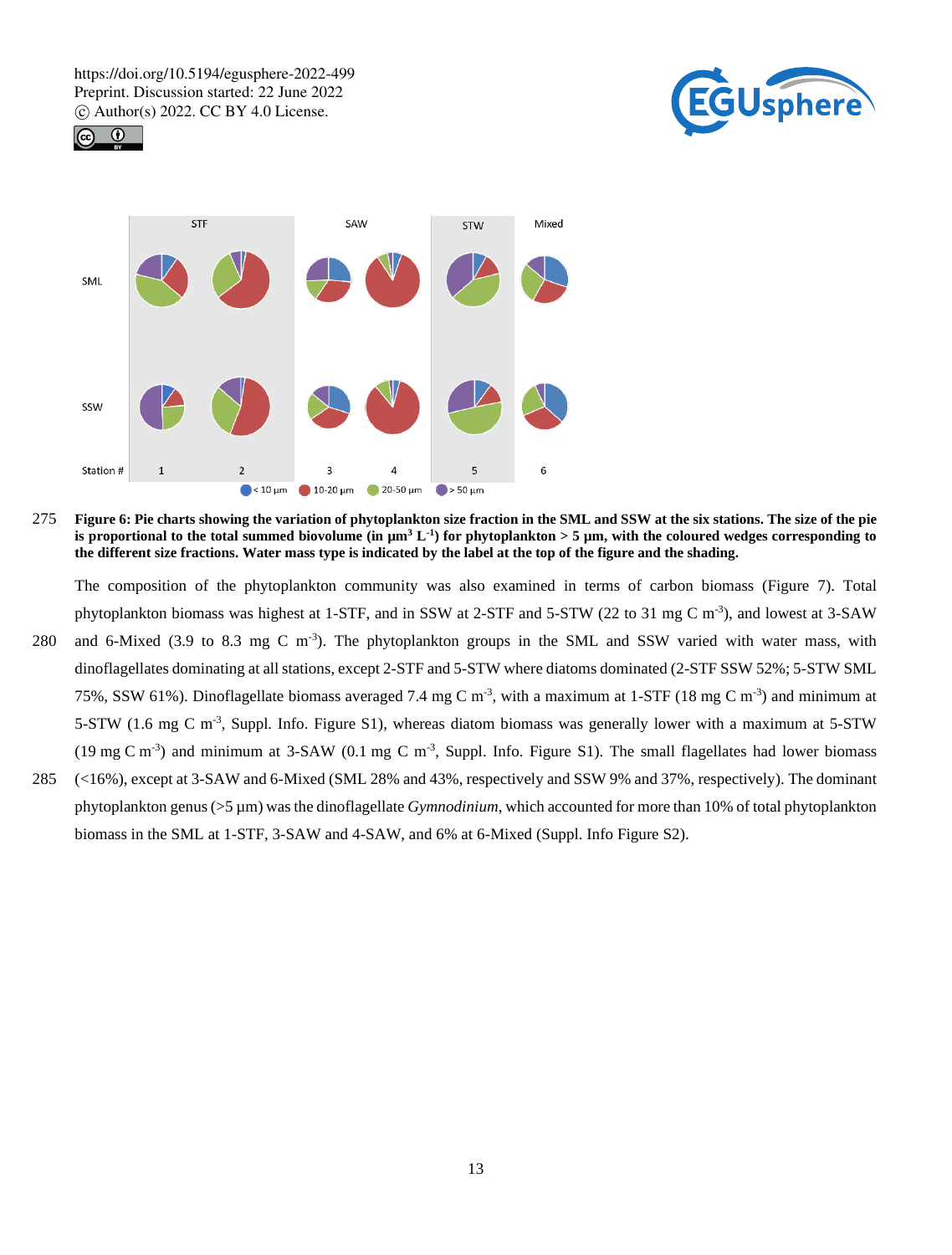





**Figure 7: Pie charts showing the variation of diatoms, dinoflagellate and small flagellates in the SML and SSW. The size of the pie**  290 **is proportional to the total carbon content of phytoplankton >5 µm. Water mass type is indicated by the label at the top of the figure and also the shading. There is no data for SML 2-STF.**

There was no change in the dominant phytoplankton group between the SML and SSW at all stations. There was generally lower dinoflagellate biomass in the SML relative to the SSW (Figure 8), with an average EF of  $0.75$  (range:  $0.19 - 1.43$ ) with enrichment only observed at 1-STF (1.43) and 4-SAW (1.14). Diatom biomass was also lower in the SML, with an average 295 EF of 0.62 (range:  $0.31 - 1.09$ ), with only 1-STF showing enrichment (1.09).



**Figure 8: EF phytoplankton carbon content for (a) diatoms and (b) dinoflagellate of >5 µm. The dashed lines represent the significance threshold determined from the reproducibility of the sipper (3%). Water mass type is indicated by the label at the top of the figure and also the shading.**

#### 300 **3.4 Correlations between variables**

For all station data the Pearson test identified that DMSP concentration, bacterial abundance and diatom biomass in the SML were significantly correlated to their respective concentrations or abundance in the SSW (Table 2 and Table 3). In addition, DMSP and DMS were correlated in both the SML and SSW (Spearman's rank test in the SML, and Pearson test in the SSW;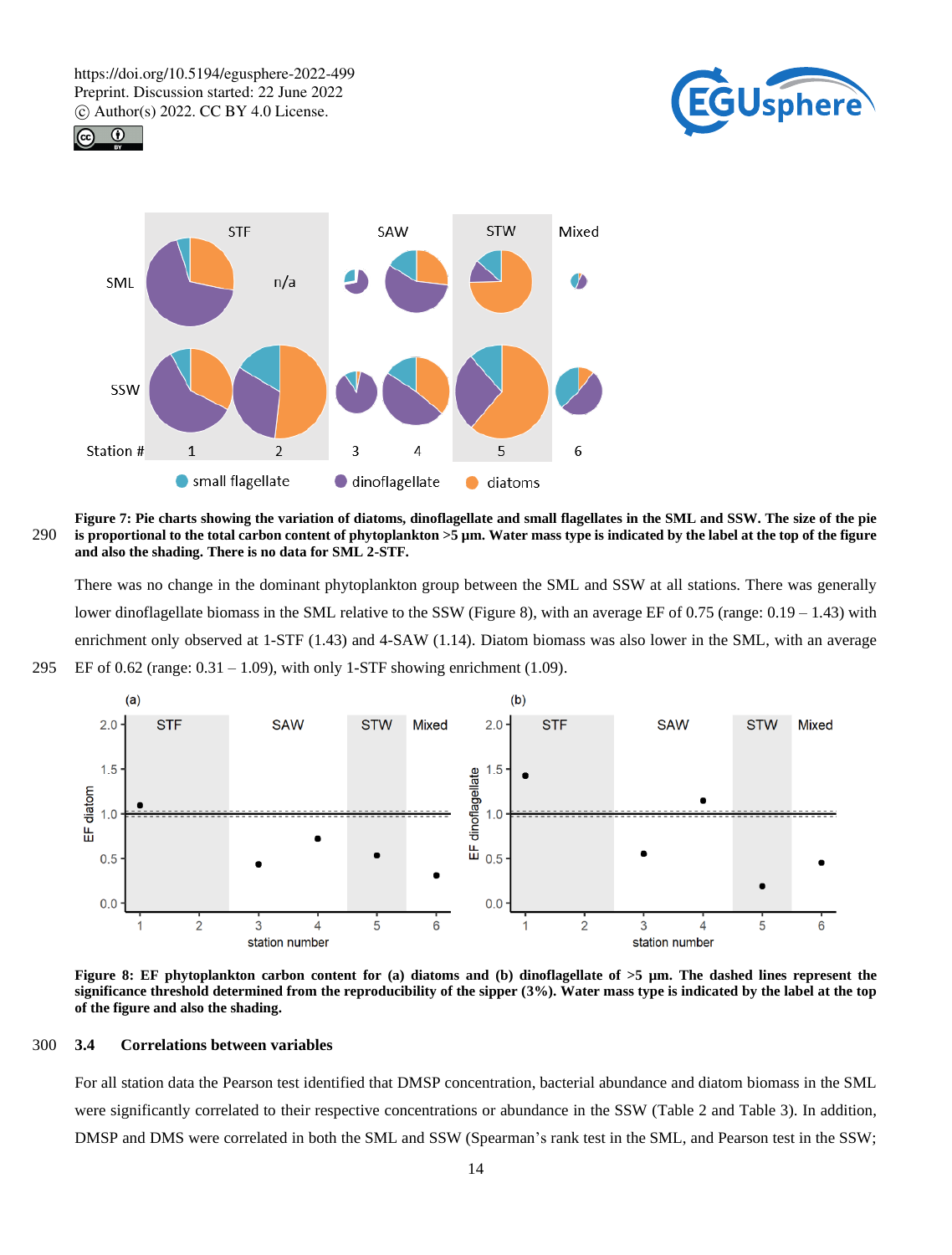



Table 2 and Table 3). The SML DMSP concentration was also correlated with SML dinoflagellate biomass (Pearson test, Table 305 3). The Spearman's rank test established that chl-*a* and DMS in the SML correlated to their respective concentrations in the SSW, and DMS concentration in the SML also correlated with SML chl-*a* concentration, the 20-50 µm fraction (Spearman's rank test Table 2) and the biomass of the dinoflagellate *Gymnodinium* (rho = 0.95; p = 0.05; Spearman's rank test). The diatom biomass and 20-50 µm fraction in the SML influenced the chl-*a* concentration, as identified by correlations between these variables (Table 2). In the SSW, small flagellate biomass, 20-50 µm and >50 µm size fractions reflected the chl-*a* concentration 310 (Table 2 and Table 3).

**Table 2: Summary of Pearson test results in the white boxes, and Spearman's rank correlation in the shaded boxes, for DMSP, DMS and all ancillary variables, with the phytoplankton sorted by both size and group. The correlations are significant when r or rho (for Pearson and Spearman's rank tests, respectively) is > 0.5 and p < 0.05, as indicated in bold. The correlations for the SML are shown** 

315 **in the top of the diagonal and for the SSW in the bottom of the diagonal. The size fraction biovolumes were obtained from Flowcam. N.D. stands for no data.**

| <b>SML</b>    | <b>DMSP</b>      | <b>DMS</b>              | $chl-a$                          | $<$ 10 µm  | $10-20 \mu m$ | $20-50 \mu m$ | $>50 \mu m$ |
|---------------|------------------|-------------------------|----------------------------------|------------|---------------|---------------|-------------|
| <b>SSW</b>    |                  |                         |                                  |            |               |               |             |
| <b>DMSP</b>   | $0.95 \; (0.01)$ | 0.90(0.01)              | 0.83(0.06)                       | 0.14(0.78) | 0.14(0.78)    | 0.59(0.22)    | 0.11(0.84)  |
| <b>DMS</b>    | 0.84(0.04)       | $0.99 \, \text{(0.01)}$ | $0.93 \, \text{(} <0.01\text{)}$ | 0.24(0.65) | 0.24(0.65)    | 0.82(0.04)    | 0.22(0.68)  |
| $chl-a$       | 0.48(0.33)       | 0.73(0.10)              | 0.94(0.02)                       | 0.26(0.66) | 0.77(0.10)    | 0.89(0.03)    | 0.77(0.10)  |
| $<$ 10 µm     | $-0.52(0.29)$    | $-0.08(0.89)$           | 0.39(0.45)                       | 0.43(0.39) | N.D.          | N.D.          | N.D.        |
| $10-20 \mu m$ | $-0.52(0.29)$    | $-0.08(0.89)$           | 0.72(0.11)                       | N.D.       | 0.43(0.39)    | N.D.          | N.D.        |
| $20-50 \mu m$ | 0.03(1.00)       | 0.6(0.24)               | $0.92 \, \text{(} <0.01\text{)}$ | N.D.       | N.D.          | 0.83(0.06)    | N.D.        |
| $>50 \mu m$   | 0.43(0.42)       | 0.83(0.06)              | 0.91(0.01)                       | N.D.       | N.D.          | N.D.          | 0.77(0.10)  |

**Table 3: Summary of Pearson test results in the white boxes, and Spearman's rank correlation in the shaded boxes, for DMSP, DMS and all ancillary variables, with the phytoplankton sorted by both size and group. The correlations are significant when r or rho (for**  320 **Pearson and Spearman's rank tests, respectively) is > 0.5 and p < 0.05, as indicated in bold. The correlations for the SML are shown in the top of the diagonal and for the SSW in the bottom of the diagonal. Diatoms, dinoflagellates and small flagellates were obtained from optical microscopy. N.D. stands for no data.**

| <b>SML</b>        | <b>DMSP</b>                | <b>DMS</b>                   | $chl-a$                    | Diatoms    | Dinoflagellates | Small flagellates |
|-------------------|----------------------------|------------------------------|----------------------------|------------|-----------------|-------------------|
| <b>SSW</b>        |                            |                              |                            |            |                 |                   |
| <b>DMSP</b>       | $0.95 \; (\textless 0.01)$ | 0.90(0.01)                   | 0.83(0.06)                 | 0.42(0.48) | 0.89(0.04)      | $-0.08(0.90)$     |
| <b>DMS</b>        | 0.84(0.04)                 | $0.99 \, (\textless } 0.01)$ | $0.93 \; (\textless 0.01)$ | 0.67(0.22) | 0.67(0.21)      | $-0.05(0.93)$     |
| $chl-a$           | 0.48(0.33)                 | 0.73(0.10)                   | 0.94(0.02)                 | 0.80(0.10) | 0.40(0.50)      | $-0.20(0.75)$     |
| Diatoms           | 0.10(0.84)                 | 0.37(0.47)                   | 0.72(0.10)                 | 0.92(0.03) | N.D.            | N.D.              |
| Dinoflagellates   | 0.75(0.08)                 | 0.51(0.30)                   | 0.42(0.40)                 | N.D.       | 0.84(0.07)      | N.D.              |
| Small flagellates | $-0.06(0.90)$              | 0.44(0.38)                   | 0.74(0.09)                 | N.D.       | N.D.            | 0.44(0.46)        |

# **3.5 Air-sea flux**

Average wind speeds over the previous 12 h ranging from 3.79 to 8.19 m s<sup>-1</sup> for the workboat sampling. Average DMS fluxes 325 were 3.68 µmol m<sup>-2</sup>d<sup>-1</sup> (range: 2.45 – 6.96 µmol m<sup>-2</sup> d<sup>-1</sup>) for of F<sub>SML</sub>, and 5.32 µmol m<sup>-2</sup> d<sup>-1</sup> (range: 2.49 – 11.56 µmol m<sup>-2</sup> d<sup>-1</sup>), with higher Fssw at higher wind speeds and DMS concentrations as expected (Table 4). Air-sea flux was also calculated using DMS concentration at 5 m depth  $(F_{5m})$  and compared with the SML and SSW fluxes to examine the influence of depth on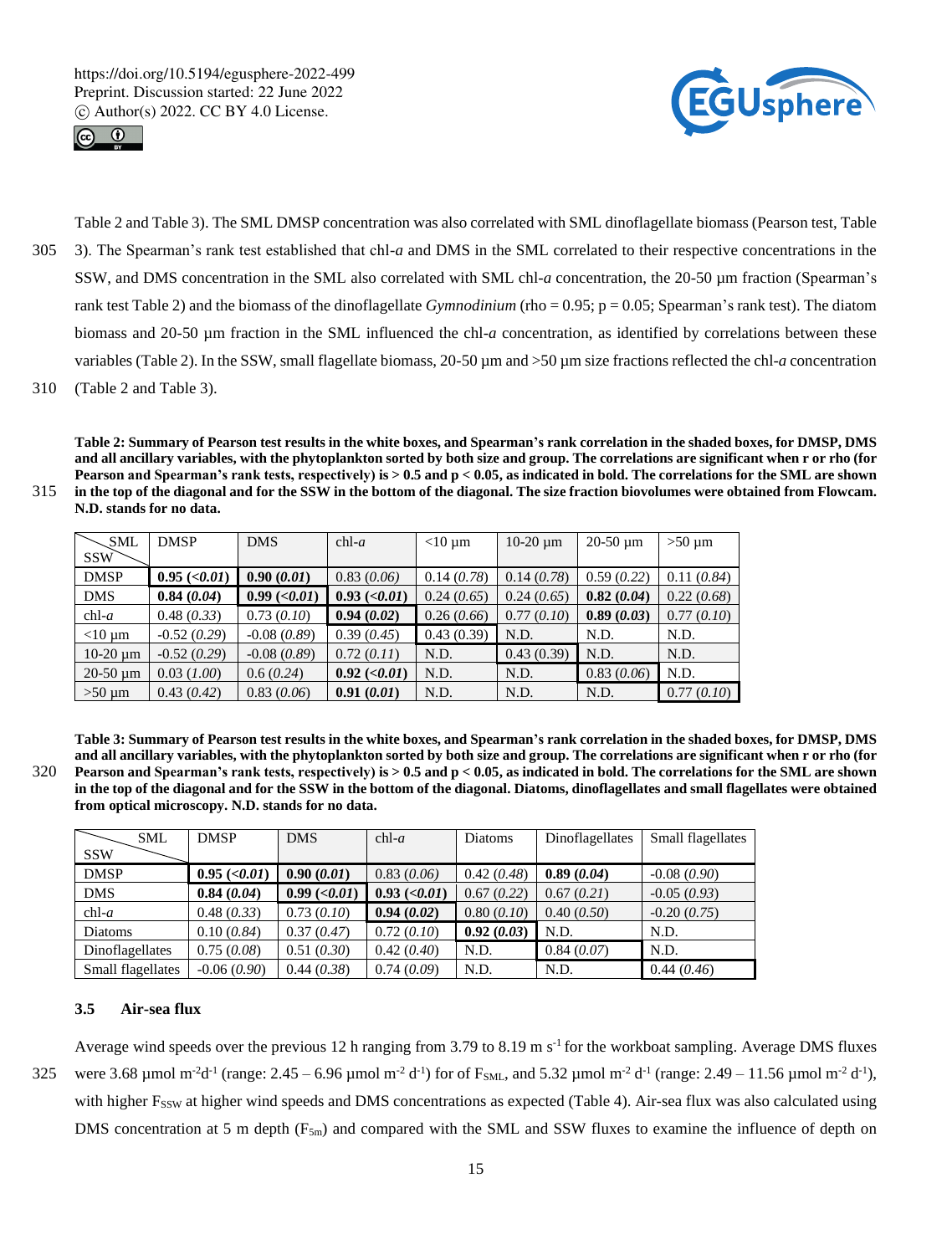



calculated flux.  $F_{5m}$  resulted in an average flux of 3.87 µmol m<sup>-2</sup> d<sup>-1</sup> (range: 2.28 – 8.80 µmol m<sup>-2</sup> d<sup>-1</sup>), consistent with  $F_{SML}$ except at 2-STF, 4-SAW and 5-STW where F<sub>SML</sub> was lower. The difference in DMS air-sea flux calculated for the three 330 different depths was primarily due to the higher DMS concentration in the SSW.

#### **Table 4: DMS air-sea flux calculated using the COARE algorithm for each station.**

| Workboat<br>station | Averaged wind                             | [DMS] (nmol $L^{-1}$ ) |            |                | Flux (µmol m <sup>-2</sup> $d^{-1}$ ) |            |                |
|---------------------|-------------------------------------------|------------------------|------------|----------------|---------------------------------------|------------|----------------|
|                     | speed 12 h prior to<br>sampling $(m s-1)$ | <b>SML</b>             | <b>SSW</b> | 5 <sub>m</sub> | <b>SML</b>                            | <b>SSW</b> | 5 <sub>m</sub> |
| $1-STF$             | 3.79                                      | 3.08                   | 4.23       | 2.95           | 2.94                                  | 4.04       | 2.82           |
| $2-STF$             | 7.50                                      | 3.76                   | 6.24       | 4.75           | 6.96                                  | 11.56      | 8.80           |
| $3-SAW$             | 7.88                                      | 1.52                   | 1.25       | 1.28           | 3.03                                  | 2.49       | 2.55           |
| $4-SAW$             | 7.36                                      | 1.69                   | 4.20       | 2.20           | 3.20                                  | 7.96       | 4.17           |
| 5-STW               | 5.36                                      | 1.67                   | 1.78       | 1.76           | 2.45                                  | 2.62       | 2.59           |
| 6-Mixed             | 8.19                                      | 1.52                   | 1.41       | 1.27           | 3.51                                  | 3.25       | 2.28           |

#### **4 Discussion**

From a regional perspective, the Sea2Cloud results contrast with previous studies (Law et al., 2017; Walker et al., 2016), with 335 lower DMS concentrations encountered in SSW, and SML DMS enrichment at only one of the six stations. Furthermore, chl*a* was also not enriched in the SML, contrary to that reported in other studies (Yang et al., 2009; Zhang et al., 2008; Zhang et al., 2009). Enrichment of biogeochemical variables, such as chl-*a*, DMSP and DMS, in the SML has often been observed during a phytoplankton bloom in the underlying water (Nguyen et al., 1978; Yang et al., 2005a; Zhang et al., 2009; Walker et al., 2016); yet despite the major diatom bloom of 4.3  $\mu$ g L<sup>-1</sup> chl-*a* at 2-STF (Sellegri et al., in revision) exceeding maximum

- 340 chl-*a* concentrations recorded during the previous SOAP voyage (2.8 µg L<sup>-1</sup>; (Lizotte et al., 2017)), it appears that bloom conditions alone are insufficient to generate chl-*a* enrichment in the SML. These contrasting regional results (Bell et al., 2015; Walker et al., 2016; Lizotte et al., 2017) suggests non-optimal conditions for DMS and chl-*a* enrichment in the SML in the current study.
- 345 SML DMSP concentration was primarily influenced by dinoflagellate biomass, as indicated by the correlation between these variables (Table 3). This is consistent with previous observations, in which DMSP enrichment in the SML was attributed to phytoplankton composition (Yang and Tsunogai, 2005; Zemmelink et al., 2006), particularly when dinoflagellates were dominant (Yang, 1999; Matrai et al., 2008; Yang et al., 2009). However, DMSP was not enriched in the SML during the SOAP voyage, despite the high dinoflagellate biomass (C. Law, pers. comm), and SML enrichment only occurred at one station in
- 350 the current study where the ratio of dinoflagellate to diatoms was lowest (5-STW, 0.2, Figure 3b). The correlation between DMSP and dinoflagellates was high in both SML and SSW in the current study, but only significant in the SML, indicating that specific factors enhance this relationship in the SML. DMSP production increases under oxidative stress (Sunda et al., 2002), and so light stress may be a co-factor that enhances DMSP production by dinoflagellates in the SML.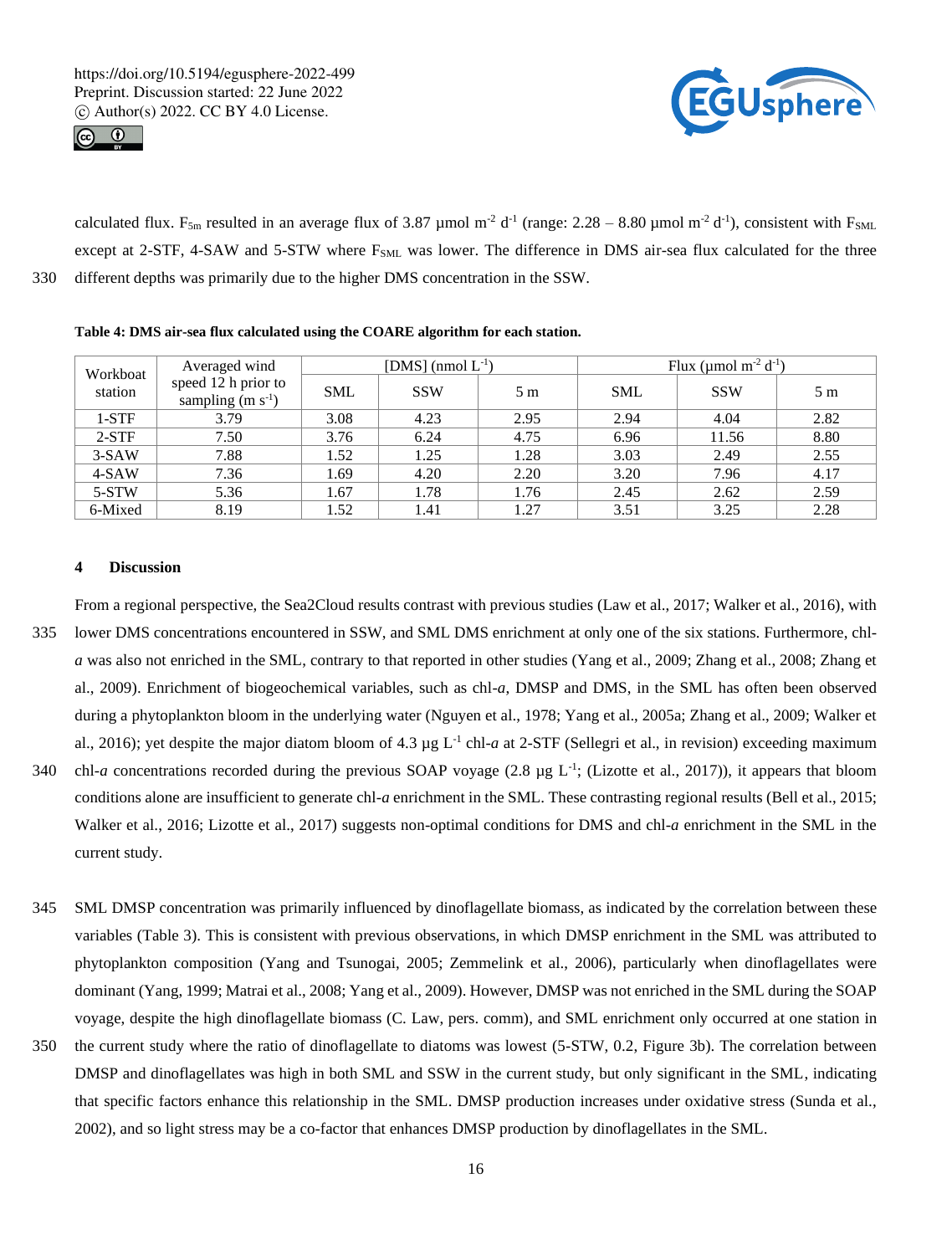



- 355 The complexity of DMS cycling often precludes identification of the main drivers of DMS production, and this is particularly so in the SML where loss of DMS to the atmosphere obscures potential relationships with conservative properties such as chl*a* and phytoplankton group (Stefels et al., 2007; Bürgermeister et al., 1990; Townsend and Keller, 1996; Turner et al., 1988). Indeed, only one study has previously reported a correlation between enrichment of chl-*a* and DMS in the SML (Yang and Tsunogai, 2005). However, DMS concentration in the SML was correlated to both the chl-*a* and 20-50 µm size fraction in the
- 360 current study (Table 2). During SOAP, high DMS EF and concentrations were associated with a dinoflagellate bloom (Walker et al., 2016) with *Gymnodinium* and *Gyrodinium* being the most abundant genera, in addition to *Ceratium* and small flagellates (C. Law, pers. comm., Suppl. Info. Figure S3). In both SOAP and the current study, SML DMS was significantly correlated with *Gymnodinium* (Spearman's rank test; rho =  $0.95$ ; p =  $0.05$  and rho =  $0.76$ ; p =  $0.02$ , respectively, and Spearman's rank test for both studies, rho =  $0.60$ ; p =  $0.01$ ). The relationship between DMS and dinoflagellates is consistent with dinoflagellate 365 being a source of DMSP, but also DMSP conversion to DMS may potentially be enhanced by other factors. For example,
- copepod grazing pressure on *Gymnodinium* is reported to influence DMS concentration (Dacey and Wakeham, 1986). Moreover, during senescence, dinoflagellates release gel-like compounds that accumulate in the SML (Jenkinson et al., 2018), altering the physical and properties of the SML and influencing gas exchange (Wurl et al., 2016). Consequently, dinoflagellates affect DMSP and DMS both directly and indirectly in the SML.

370

DMS loss is expected to be more rapid in the SML due to its proximity to the atmosphere. However, other processes such as elevated photo-oxidation of DMS in the SML may also be part of DMS removal processes in the surface ocean (see companion paper (Saint-Macary et al., in revision)). The DMS maximum in the SSW, relative to the SML and 5 m depth (Figure 4a) may reflect a combination of near-surface stratification and elevated DMS ventilation at the surface. This is in contrast to the 375 observations of Walker et al. (2016) in the same region who reported the opposite effect, with high DMS enrichment in the SML. The latter may have arisen from an optimal combination of factors: (i) a dinoflagellate bloom supporting elevated DMSP

- and resulting DMS production (Walker et al., 2016), (ii) favourable meteorological conditions i.e. very low wind speeds (Law et al., 2017), that limited near-surface mixing and led to (iii) near-surface stratification (Smith et al., 2018). Although nearsurface temperature measurements were not obtained during the current study, wind speeds were generally higher than during
- 380 SOAP, indicating higher mixing and reduced potential for near-surface stratification, although sole observation of DMS enrichment occurred at the station with the highest wind speeds (see Table 4). Contrasting near-surface DMS gradients have been reported in a stratified salt pond (Zemmelink et al., 2006) and coastal water under calm meteorological conditions (Zemmelink et al., 2005), with respective increases and decreases in DMS concentration to the surface. The key factor determining DMS enrichment or depletion in the SML in these studies was irradiance, which stimulated DMSP production via
- 385 the phytoplankton antioxidant response in the salt pond (Zemmelink et al., 2006), and DMS photo-oxidation in the stratified coastal water (Zemmelink et al., 2005). Consequently, consideration of the physical controls in addition to biogeochemical processes is required to explain DMS enrichment in the SML (assessed in a companion paper; (Saint-Macary et al., in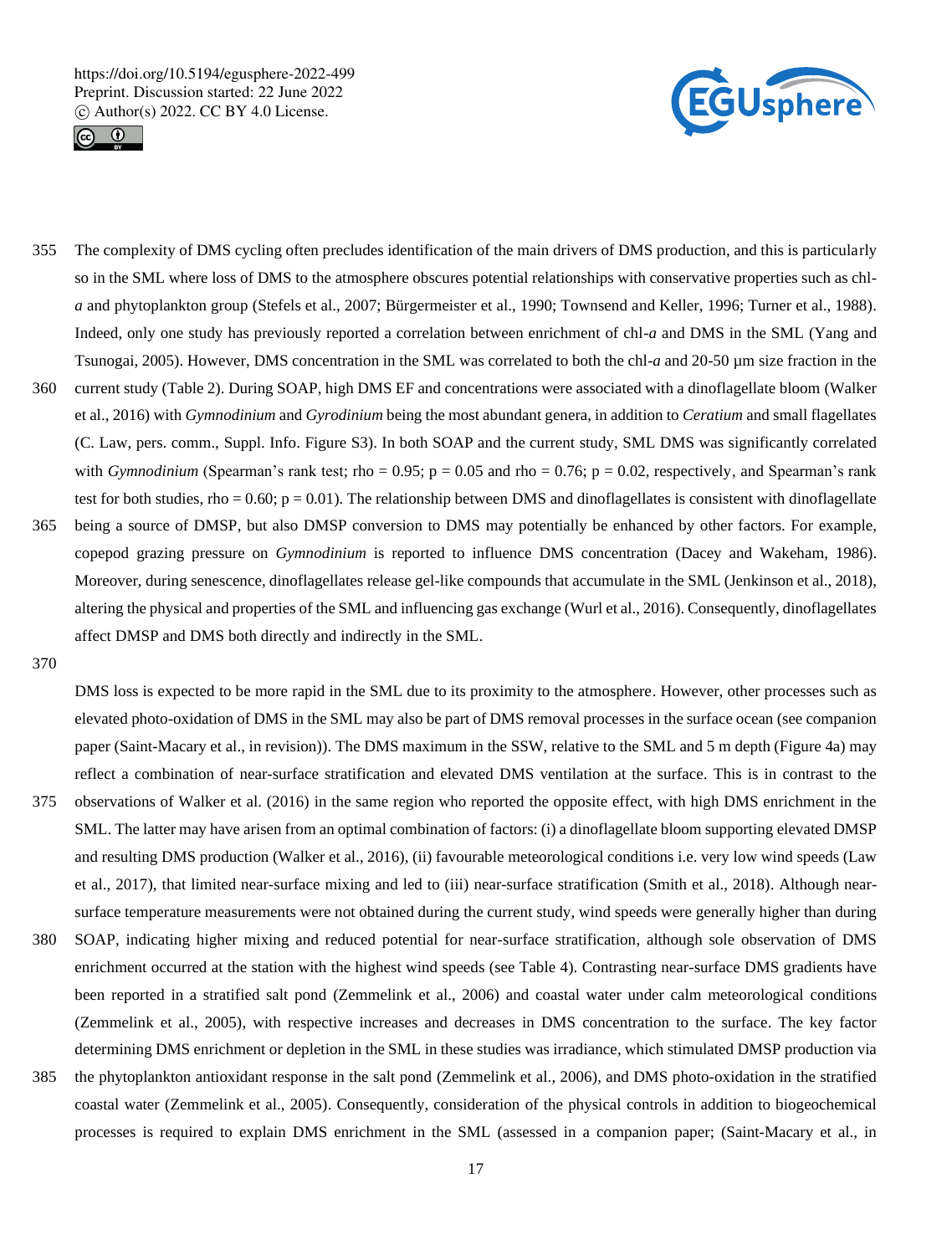



revision)). An additional factor influencing enrichment may be the presence of surfactant, which can act as a barrier to gas transfer (Broecker et al., 1978; Goldman et al., 1988; Pereira et al., 2016). Surfactant was enriched at half of the stations (3- 390 SAW, 4-SAW and 6-Mixed; T. Barthelmess, pers. comm.), one of which showed DMS enrichment in the SML, although there was no correlation between surfactant and DMS, in terms of concentration or enrichment.

The current study also highlighted variation in sampling efficiency of different methodological approaches for determining DMS enrichment in the SML. The higher DMS concentrations obtained with the gas-permeable tube relative to the glass plate 395 may reflect reduced exposure of the water sample to air, which is a drawback of SML techniques such as the plate, screen and rotating drum (Yang, 1999; Zhang et al., 2009; Matrai et al., 2008; Zemmelink et al., 2006). Loss to the atmosphere is generally not accounted for in other SML studies (Zemmelink et al., 2005; Yang et al., 2001). DMS is potentially lost with the gaspermeable tube, as the upper surface is exposed to the atmosphere; however, this is minimised by smearing of the SML over the tube by surface turbulence, and gas loss is accounted for by the diffusion efficiency correction (see Methods). The 400 performance of the plate and the screen has been shown to vary with environmental conditions (Yang et al., 2001), which may reflect that the plate samples a thinner layer than the gas-permeable tube (nominally  $20-150 \mu m$  (Cunliffe et al., 2013) and 1.21 mm, respectively). However, the plate samples the organics and bacteria of the SML, which may induce in vitro reactions in the sample bottle prior to analysis that may affect DMS concentration, whereas these are excluded with the gas-permeable tube. Another advantage of the gas-permeable tube is that it eliminates exposure of the water sample to high light, as with the 405 plate and screen, so avoiding stress-induced responses and cell lysis. Patchiness of the SML (Frew et al., 2002; Ribas-Ribas et

- al., 2017) is an issue that will decrease the reproducibility of all SML sampling techniques, but the larger surface area of the gas-permeable tube may increase this variability. Yet, despite the increased effectiveness of the permeable tube technique for dissolved gases, the results indicate that DMS is not significantly enriched in the SML, in contrast to other studies that have used the plate and screen (Nguyen et al., 1978; Yang, 1999; Yang and Tsunogai, 2005; Yang et al., 2005a; Yang et al., 2001;
- 410 Zhang et al., 2009; Walker et al., 2016; Zemmelink et al., 2006). Excluding the methodological shortcomings detailed here, this anomaly may reflect differing environmental conditions between studies; however, environmental conditions are rarely reported, and only a few have considered DMS fate in the SML (Zemmelink et al., 2006; Zemmelink et al., 2005; Matrai et al., 2008; Walker et al., 2016). Consequently, it is difficult to draw conclusions as to whether previously reported DMS enrichments are artefacts, which limits the identification of the factors responsible for DMS enrichment.

415

DMS air-sea flux was calculated using the COARE algorithm, which was originally developed and tested based upon a representative depth of 5 m for surface waters (Huebert et al., 2004); consequently, this approach may be less appropriate for application to the SML, where conditions are not as homogenous as water at 5 m (Frew et al., 2002; Ribas-Ribas et al., 2017). Regardless, the calculated fluxes based upon three different depths were consistent, and also low relative to previous regional

420 measurements during the SOAP campaign, in which DMS flux reached 100  $\mu$ mol m<sup>-2</sup> d<sup>-1</sup> (Bell et al., 2015; Walker et al., 2016). The large difference in flux between SOAP and the regional climatological estimate Lana et al. (2011) reflects the high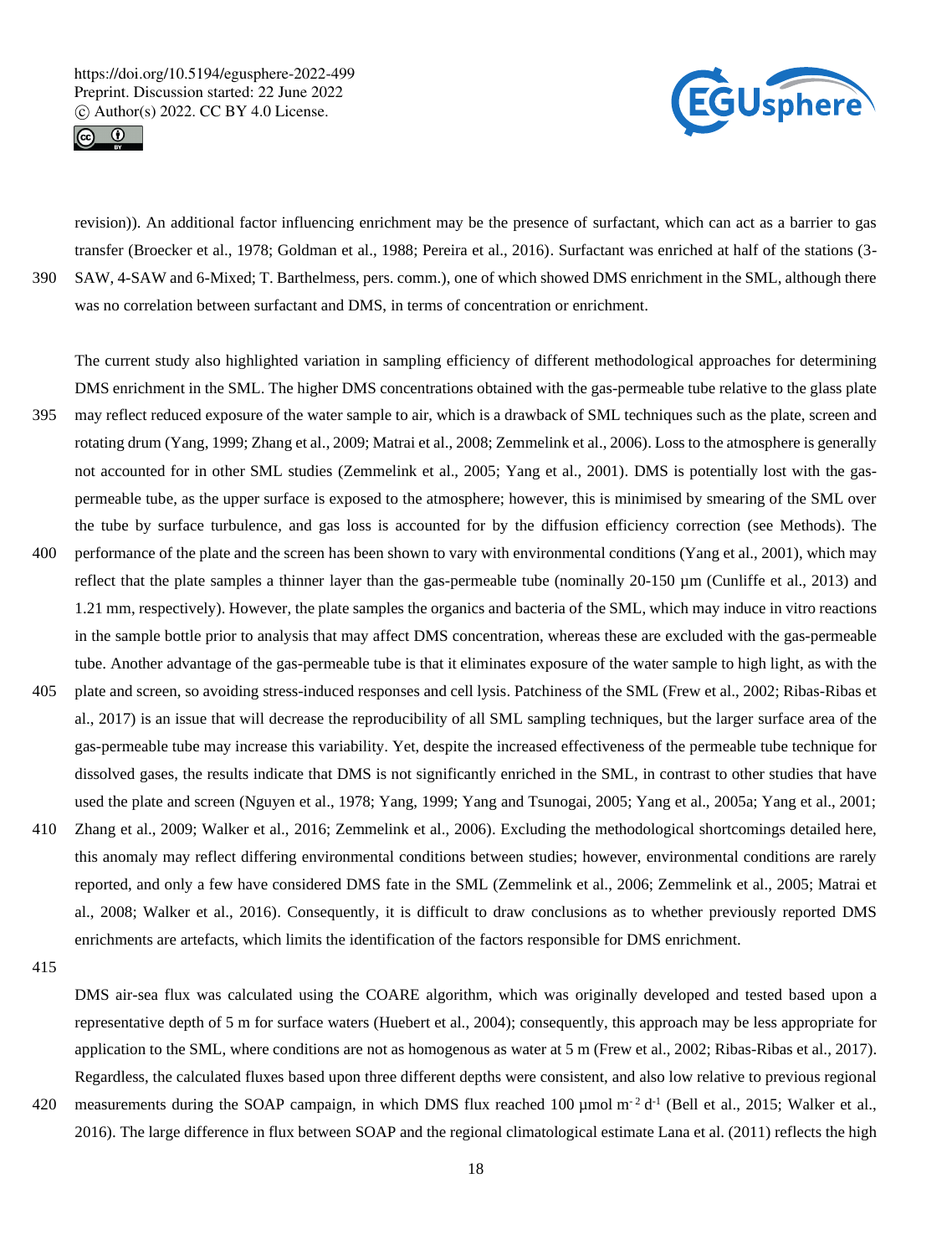



DMS concentration in the dinoflagellate bloom during SOAP; the lower DMS concentrations and emission during the current study reflect differing phytoplankton community composition and surface ocean dynamics, but also potentially different process rates (Saint-Macary et al., in revision).

# 425 **5 Summary and conclusion**

The current study presents the first application of a more accurate sampling technique for trace gases in the SML, and identified higher DMS concentrations relative to the standard SML sampling technique of the plate (Figure 4b). However, DMSP and DMS were generally not enriched in the SML, with significant DMS enrichment at only one of six stations, and low chl-*a* enrichment despite sampling of different water masses, phytoplankton biomass and community composition. However,

- 430 relationships were apparent between DMSP, DMS, and both dinoflagellate and *Gymnodinium* biomass, suggesting that SML DMS production may be enhanced in the presence of dinoflagellates. These observations compliment a previous regional study indicating that an optimal combination of physical and biological conditions are required for DMS enrichment in the SML. The calculated DMS air-sea fluxes were consistent with regional estimates in the Lana et al. (2011) and Wang et al. (2020) climatology models and, indicate that DMSP and DMS cycling in the SML do not significantly influence regional air-sea DMS
- 435 flux. These results raise questions about the significance of DMS enrichment in the SML and also how this can be maintained at the ocean interface where loss to the air dominates, and so emphasises the need for DMS process studies in the SML (Saint-Macary et al., in revision).

**Acknowledgment.** We would like to thank Antonia Cristi and Wayne Dillon for their help during the Sea2Cloud campaign, and Karen Thompson for Flow Cytometry analysis. This research was supported by NIWA SSIF funding to the Ocean-Climate 440 Interactions Programme. We would also like to thank the support and expertise of the Officers and Crew of the R/V Tangaroa.

**Author contribution.** Alexia D Saint-Macary and Theresa Barthelmeß developed the sampling strategy. Alexia D Saint-Macary wrote the manuscript, analysed DMSP and DMS. Andrew Marriner contributed to DMSP and DMS analysis. Theresa Barthelmeß prepared and analysed samples for the Flow Cytometry and organic variables. Stacy Deppeler analysed samples

445 on the Flowcam and processed results, and Karl Safi identified the species by optical microscopy. Nutrient and chl-*a* data were collected by Antonia Cristi, Karl Safi and Stacy Deppeler. Rafael Costa Santana and Mike Harvey calculated the DMS air-sea flux. Alexia Saint-Macary, interpreted the results, with guidance from Cliff Law. There are no competing interests.

## **6 Reference**

10200 PLANKTON, in: Standard Methods For the Examination of Water and Wastewater, 10.2105/smww.2882.207,

450 Bell, T. G., De Bruyn, W., Marandino, C. A., Miller, S. D., Law, C. S., Smith, M. J., and Saltzman, E. S.: Dimethylsulfide gas transfer coefficients from algal blooms in the Southern Ocean, Atmospheric Chemistry and Physics, 15, 1783-1794, 10.5194/acp-15-1783-2015, 2015.

Boyd, P., LaRoche, J., Gall, M., Frew, R., and McKay, R. M. L.: Role of iron, light, and silicate in controlling algal biomass in subantarctic waters SE of New Zealand, Journal of Geophysical Research: Oceans, 104, 13395-13408, 1999.

455 Broecker, H. C., Petermann, J., and Siems, W.: The influence of wind on CO2-exchange in a wind-wave tunnel, including the effects of monolayers, J. mar. Res, 36, 595-610, 1978.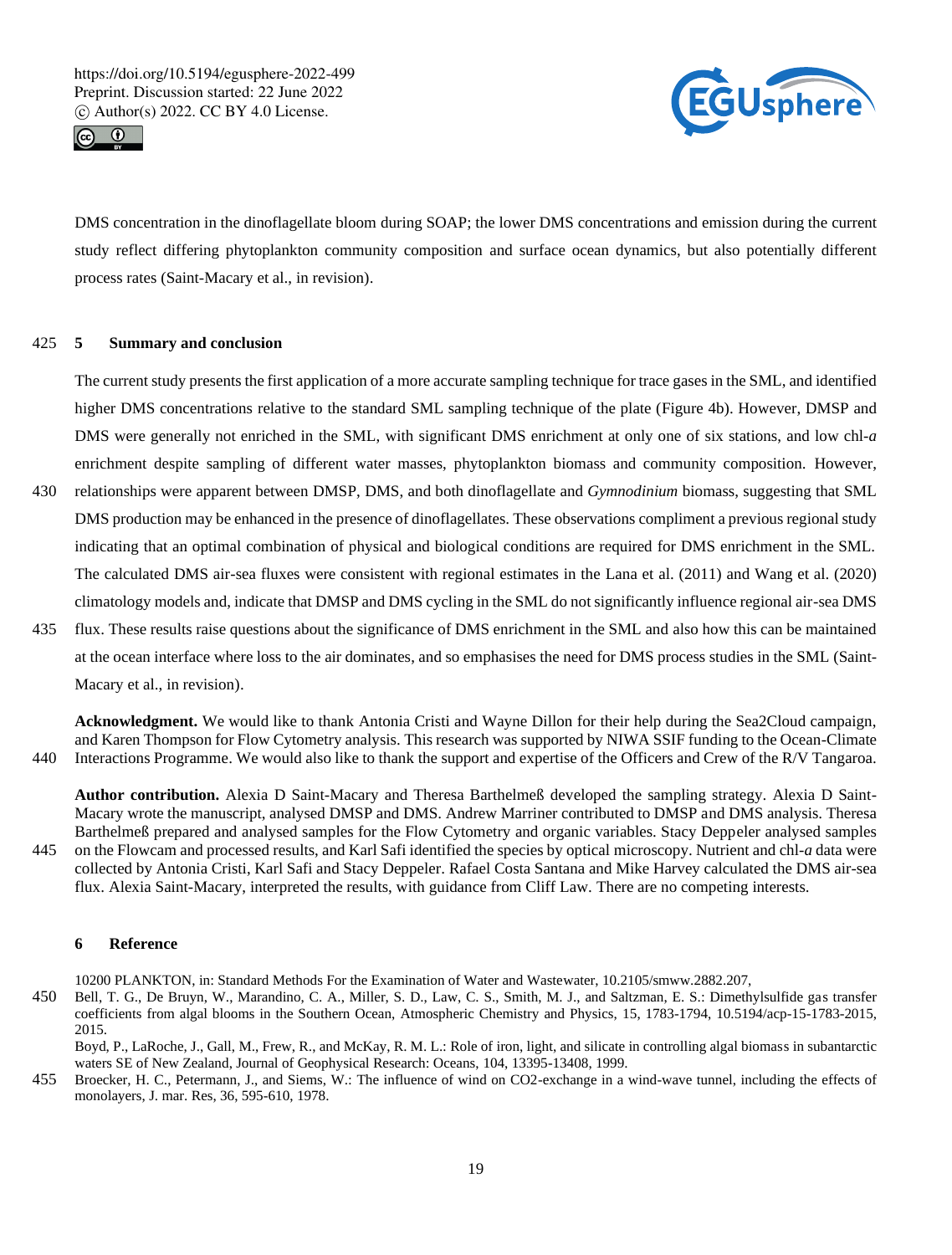



Bürgermeister, S., Zimmermann, R., Georgii, H. W., Bingemer, H., Kirst, G., Janssen, M., and Ernst, W.: On the biogenic origin of dimethylsulfide: relation between chlorophyll, ATP, organismic DMSP, phytoplankton species, and DMS distribution in Atlantic surface water and atmosphere, Journal of Geophysical Research: Atmospheres, 95, 20607-20615, 1990.

460 Carpenter, L. J. and Nightingale, P. D.: Chemistry and release of gases from the surface ocean, Chem Rev, 115, 4015-4034, 10.1021/cr5007123, 2015.

Charlson, R. J., Lovelock, J. E., Andreae, M. O., and Warren, S. G.: Oceanic phytoplankton, atmospheric sulphur, cloud albedo and climate, Nature, 326, 655-661, 1987.

Chiswell, S. M., Bostock, H. C., Sutton, P. J., and Williams, M. J.: Physical oceanography of the deep seas around New Zealand: a review, 465 New Zealand Journal of Marine and Freshwater Research, 49, 286-317, 2015.

- Cunliffe, M. and Wurl, O.: Guide to best practices to study the ocean's surface, 2014. Cunliffe, M., Engel, A., Frka, S., Gašparović, B., Guitart, C., Murrell, J. C., Salter, M., Stolle, C., Upstill-Goddard, R., and Wurl, O.: Sea surface microlayers: A unified physicochemical and biological perspective of the air–ocean interface, Progress in Oceanography, 109, 104- 116, 10.1016/j.pocean.2012.08.004, 2013.
- 470 Curson, A. R., Liu, J., Martínez, A. B., Green, R. T., Chan, Y., Carrión, O., Williams, B. T., Zhang, S.-H., Yang, G.-P., and Page, P. C. B.: Dimethylsulfoniopropionate biosynthesis in marine bacteria and identification of the key gene in this process, Nature microbiology, 2, 1-9, 2017.

Dacey, J. W. and Wakeham, S. G.: Oceanic dimethylsulfide: production during zooplankton grazing on phytoplankton, Science, 233, 1314- 1316, 1986.

475 Dacey, J. W., Wakeham, S. G., and Howes, B. L.: Henry's law constants for dimethylsulfide in freshwater and seawater, Geophysical Research Letters, 11, 991-994, 1984.

Edler, L. and Elbrächter, M.: The Utermöhl method for quantitative phytoplankton analysis, Microscopic and molecular methods for quantitative phytoplankton analysis, 110, 13-20, 2010.

Fairall, C., Yang, M., Bariteau, L., Edson, J., Helmig, D., McGillis, W., Pezoa, S., Hare, J., Huebert, B., and Blomquist, B.: Implementation 480 of the Coupled Ocean‐Atmosphere Response Experiment flux algorithm with CO2, dimethyl sulfide, and O3, Journal of Geophysical Research: Oceans, 116, 2011.

Fairall, C. W., Bradley, E. F., Hare, J., Grachev, A. A., and Edson, J. B.: Bulk parameterization of air–sea fluxes: Updates and verification for the COARE algorithm, Journal of climate, 16, 571-591, 2003.

Frew, N. M., Nelson, R. K., Mcgillis, W. R., Edson, J. B., Bock, E. J., and Hara, T.: Spatial variations in surface microlayer surfactants and 485 their role in modulating air-sea exchange, Washington DC American Geophysical Union Geophysical Monograph Series, 127, 153-159, 2002.

Garrett, W. D.: Collection of slick-forming materials from the sea surface, Limnology and Oceanography, 602-605, 1965. Goldman, J. C., Dennett, M. R., and Frew, N. M.: Surfactant effects on air-sea gas exchange under turbulent conditions, Deep Sea Research, 35, 1953-1970, 1988.

- 490 Harvey, G. W. and Burzell, L. A.: A simple microlayer method for small samples, Limnology and Oceanography, 156-157, 1972. Huebert, B. J., Blomquist, B. W., Hare, J. E., Fairall, C. W., Johnson, J. E., and Bates, T. S.: Measurement of the sea-air DMS flux and transfer velocity using eddy correlation, Geophysical Research Letters, 31, https://doi.org/10.1029/2004GL021567, 2004. Hunter, K. A.: Processes affecting particulate trace metals in the sea surface microlayer, Marine Chemistry, 9, 49-70, 1980. Jenkinson, I. R., Seuront, L., Ding, H., Elias, F., and Thomsen, L.: Biological modification of mechanical properties of the sea surface
- 495 microlayer, influencing waves, ripples, foam and air-sea fluxes, Elementa: Science of the Anthropocene, 6, 2018. Keller, M. D., Bellows, W. K., and Guillard, R. L.: Dimethyl Sulfide Production in Marine Phytoplankton, Biogenic Sulfur in the Environment, 393, 167-182, 10.1021/bk-1989-0393.ch011, 1989.

Kettle, A. J., Andreae, M. O., Amouroux, D., Andreae, T. W., Bates, T. S., Berresheim, H., Bingemer, H., Boniforti, R., Curran, M. A. J., DiTullio, G. R., Helas, G., Jones, G. B., Keller, M. D., Kiene, R. P., Leck, C., Levasseur, M., Malin, G., Maspero, M., Matrai, P., McTaggart,

- 500 A. R., Mihalopoulos, N., Nguyen, B. C., Novo, A., Putaud, J. P., Rapsomanikis, S., Roberts, G., Schebeske, G., Sharma, S., Simó, R., Staubes, R., Turner, S., and Uher, G.: A global database of sea surface dimethylsulfide (DMS) measurements and a procedure to predict sea surface DMS as a function of latitude, longitude, and month, Global Biogeochemical Cycles, 13, 399-444, 10.1029/1999gb900004, 1999. Kremser, S., Harvey, M., Kuma, P., Hartery, S., Saint-Macary, A., McGregor, J., Schuddeboom, A., Von Hobe, M., Lennartz, S. T., and Geddes, A.: Southern Ocean cloud and aerosol data: a compilation of measurements from the 2018 Southern Ocean Ross Sea Marine
- 505 Ecosystems and Environment voyage, Earth System Science Data, 13, 3115-3153, 2021. Lana, A., Bell, T., Simó, R., Vallina, S., Ballabrera‐Poy, J., Kettle, A., Dachs, J., Bopp, L., Saltzman, E., and Stefels, J.: An updated climatology of surface dimethlysulfide concentrations and emission fluxes in the global ocean, Global Biogeochemical Cycles, 25, 2011. Law, C. S., Smith, M. J., Harvey, M. J., Bell, T. G., Cravigan, L. T., Elliott, F. C., Lawson, S. J., Lizotte, M., Marriner, A., McGregor, J., Ristovski, Z., Safi, K. A., Saltzman, E. S., Vaattovaara, P., and Walker, C. F.: Overview and preliminary results of the Surface Ocean Aerosol
- 510 Production (SOAP) campaign, Atmospheric Chemistry and Physics, 17, 13645-13667, 10.5194/acp-17-13645-2017, 2017.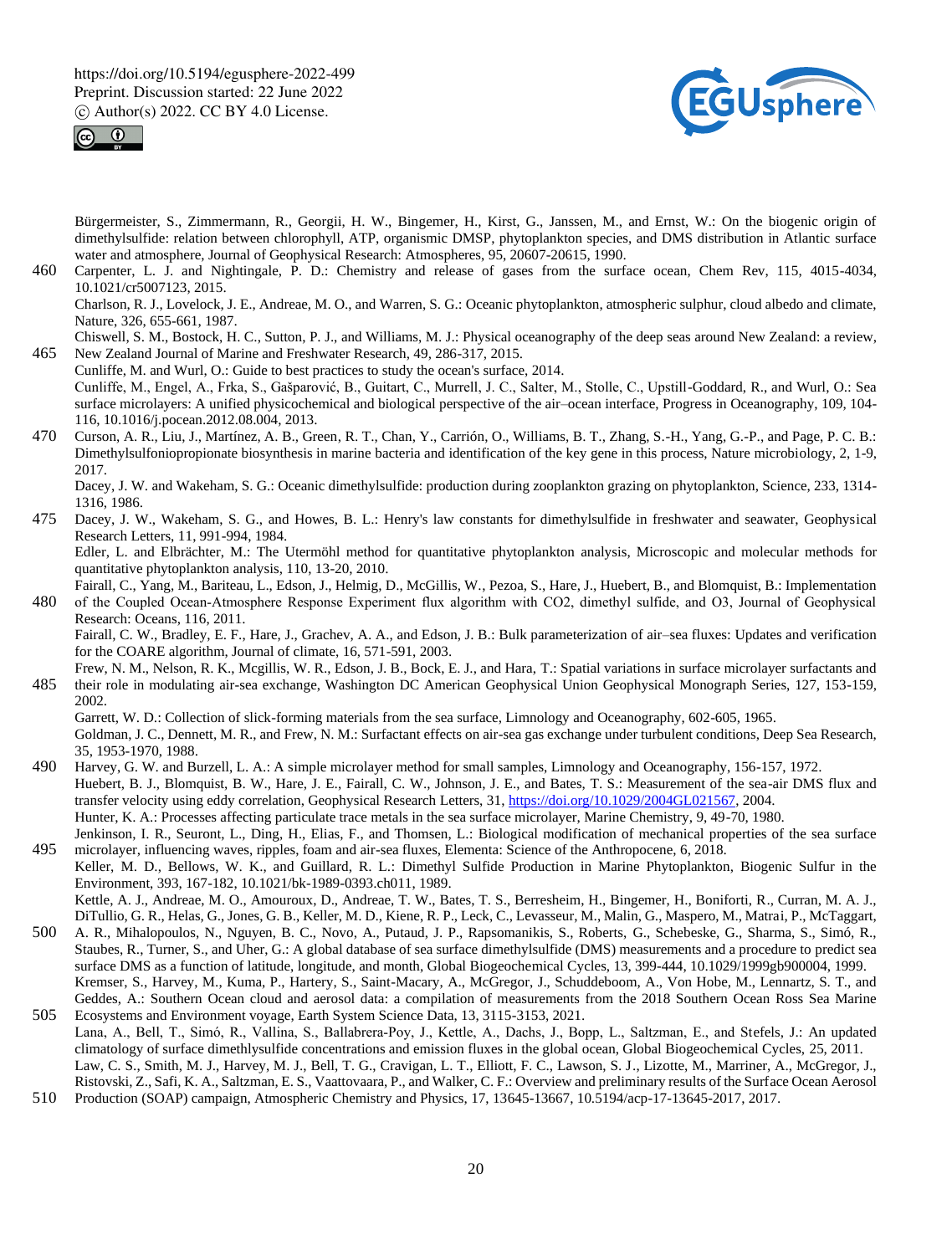



Lawson, S. J., Law, C. S., Harvey, M. J., Bell, T. G., Walker, C. F., de Bruyn, W. J., and Saltzman, E. S.: Methanethiol, dimethyl sulfide and acetone over biologically productive waters in the southwest Pacific Ocean, Atmospheric Chemistry and Physics, 20, 3061-3078, 10.5194/acp-20-3061-2020, 2020.

Leck, C. and Bigg, E. K.: Source and evolution of the marine aerosol—A new perspective, Geophysical Research Letters, 32, 2005.

515 Lizotte, M., Levasseur, M., Law, C. S., Walker, C. F., Safi, K. A., Marriner, A., and Kiene, R. P.: Dimethylsulfoniopropionate (DMSP) and dimethyl sulfide (DMS) cycling across contrasting biological hotspots of the New Zealand subtropical front, Ocean Science, 13, 961-982, 10.5194/os-13-961-2017, 2017.

Marandino, C., De Bruyn, W. J., Miller, S., and Saltzman, E. S.: DMS air/sea flux and gas transfer coefficients from the North Atlantic summertime coccolithophore bloom, Geophysical Research Letters, 35, 2008.

520 Matrai, P. A., Tranvik, L., Leck, C., and Knulst, J. C.: Are high Arctic surface microlayers a potential source of aerosol organic precursors?, Marine Chemistry, 108, 109-122, 10.1016/j.marchem.2007.11.001, 2008. Menden-Deuer, S. and Lessard, E. J.: Carbon to volume relationships for dinoflagellates, diatoms, and other protist plankton, Limnology and Oceanography, 45, 569-579, 10.4319/lo.2000.45.3.0569, 2000.

Montagnes, D. J. S. and Franklin, D. J.: Effect of temperature on diatom volume, growth rate, and carbon and nitrogen content : 525 Reconsidering some paradigms, Limnology and Oceanography, 46, 2008-2018, 2001.

- Murphy, R. J., Pinkerton, M. H., Richardson, K. M., Bradford‐Grieve, J. M., and Boyd, P. W.: Phytoplankton distributions around New Zealand derived from SeaWiFS remotely‐sensed ocean colour data, New Zealand Journal of Marine and Freshwater Research, 35, 343-362, 10.1080/00288330.2001.9517005, 2001.
- Nguyen, B. C., Gaudry, A., Bonsang, B., and Lambert, G.: Reevaluation of the role of dimethyl sulphide in the sulphur budget, Nature, 275, 530 637-639, 10.1038/275637a0, 1978.

Olenina, I.: Biovolumes and size-classes of phytoplankton in the Baltic Sea, 2006. Pereira, R., Schneider-Zapp, K., and Upstill-Goddard, R.: Surfactant control of gas transfer velocity along an offshore coastal transect: results from a laboratory gas exchange tank, Biogeosciences, 13, 3981-3989, 2016.

- Quinn, P. K. and Bates, T. S.: The case against climate regulation via oceanic phytoplankton sulphur emissions, Nature, 480, 51-56, 535 10.1038/nature10580, 2011.
- Ribas-Ribas, M., Hamizah Mustaffa, N. I., Rahlff, J., Stolle, C., and Wurl, O.: Sea Surface Scanner (S3): A Catamaran for High-Resolution Measurements of Biogeochemical Properties of the Sea Surface Microlayer, Journal of Atmospheric and Oceanic Technology, 34, 1433- 1448, 10.1175/jtech-d-17-0017.1, 2017.
- Roslan, R. N., Hanif, N. M., Othman, M. R., Azmi, W. N., Yan, X. X., Ali, M. M., Mohamed, C. A., and Latif, M. T.: Surfactants in the sea-540 surface microlayer and their contribution to atmospheric aerosols around coastal areas of the Malaysian peninsula, Mar Pollut Bull, 60, 1584- 1590, 10.1016/j.marpolbul.2010.04.004, 2010. Safi, K. A., Brian Griffiths, F., and Hall, J. A.: Microzooplankton composition, biomass and grazing rates along the WOCE SR3 line between

Tasmania and Antarctica, Deep Sea Research Part I: Oceanographic Research Papers, 54, 1025-1041, 10.1016/j.dsr.2007.05.003, 2007.

- Saint-Macary, A. D., Marriner, A., and Law, C. S.: DMSP and DMS cycling in the sea surface microlayer of the South West Pacific: 2. 545 Processes and Rates, Ocean Science, in revision.
- Saint-Macary, A. D. N.: Dimethylsulfoniopropionate (DMSP) and dimethyl sulfide (DMS) dynamics in the surface ocean, University of Otago, 2022.

Saltzman, E., King, D., Holmen, K., and Leck, C.: Experimental determination of the diffusion coefficient of dimethylsulfide in water, Journal of Geophysical Research: Oceans, 98, 16481-16486, 1993.

- 550 Sanchez, K. J., Chen, C.-L., Russell, L. M., Betha, R., Liu, J., Price, D. J., Massoli, P., Ziemba, L. D., Crosbie, E. C., Moore, R. H., Müller, M., Schiller, S. A., Wisthaler, A., Lee, A. K. Y., Quinn, P. K., Bates, T. S., Porter, J., Bell, T. G., Saltzman, E. S., Vaillancourt, R. D., and Behrenfeld, M. J.: Substantial Seasonal Contribution of Observed Biogenic Sulfate Particles to Cloud Condensation Nuclei, Scientific Reports, 8, 3235, 10.1038/s41598-018-21590-9, 2018. Ocean Data View: https://odv.awi.de, last
- 555 Sellegri, K., Law, C. S., Peltola, M., Trueblood, J., Saint-Macary, A., Barthelmess, T., Rocco, M., Moore, K. A., Cristi, A., Peyrin, F., Barr, N., Lanbonnote, L., Marriner, A., McGregor, J., Safi, K., Deppeler, S., Archer, S., Picard, D., Dunne, E., Harnwell, J., Delanoe, J., Colomb, A., Freney, E., Saiz Lopez, A., Quintanilla-Lopez, J., Lebron-Aguilar, R., and Harvey, M.: Sea2Cloud R/V Tangaroa voyage: from biogenic emission fluxes to Cloud properties in the South Western Pacific, Bulletin of the American Meteorological Society, in revision.
- Smith, M. J., Walker, C. F., Bell, T. G., Harvey, M. J., Saltzman, E. S., and Law, C. S.: Gradient flux measurements of sea–air DMS transfer 560 during the Surface Ocean Aerosol Production (SOAP) experiment, Atmospheric Chemistry and Physics, 18, 5861-5877, 10.5194/acp-18- 5861-2018, 2018.

Stefels, J.: Physiological aspects of the production and conversion of DMSP in marine algae and higher plants, Journal of Sea Research, 43, 183-197, 2000.

Stefels, J., Steinke, M., Turner, S., Malin, G., and Belviso, S.: Environmental constraints on the production and removal of the climatically 565 active gas dimethylsulphide (DMS) and implications for ecosystem modelling, Biogeochemistry, 83, 245-275, 10.1007/s10533-007-9091- 5, 2007.